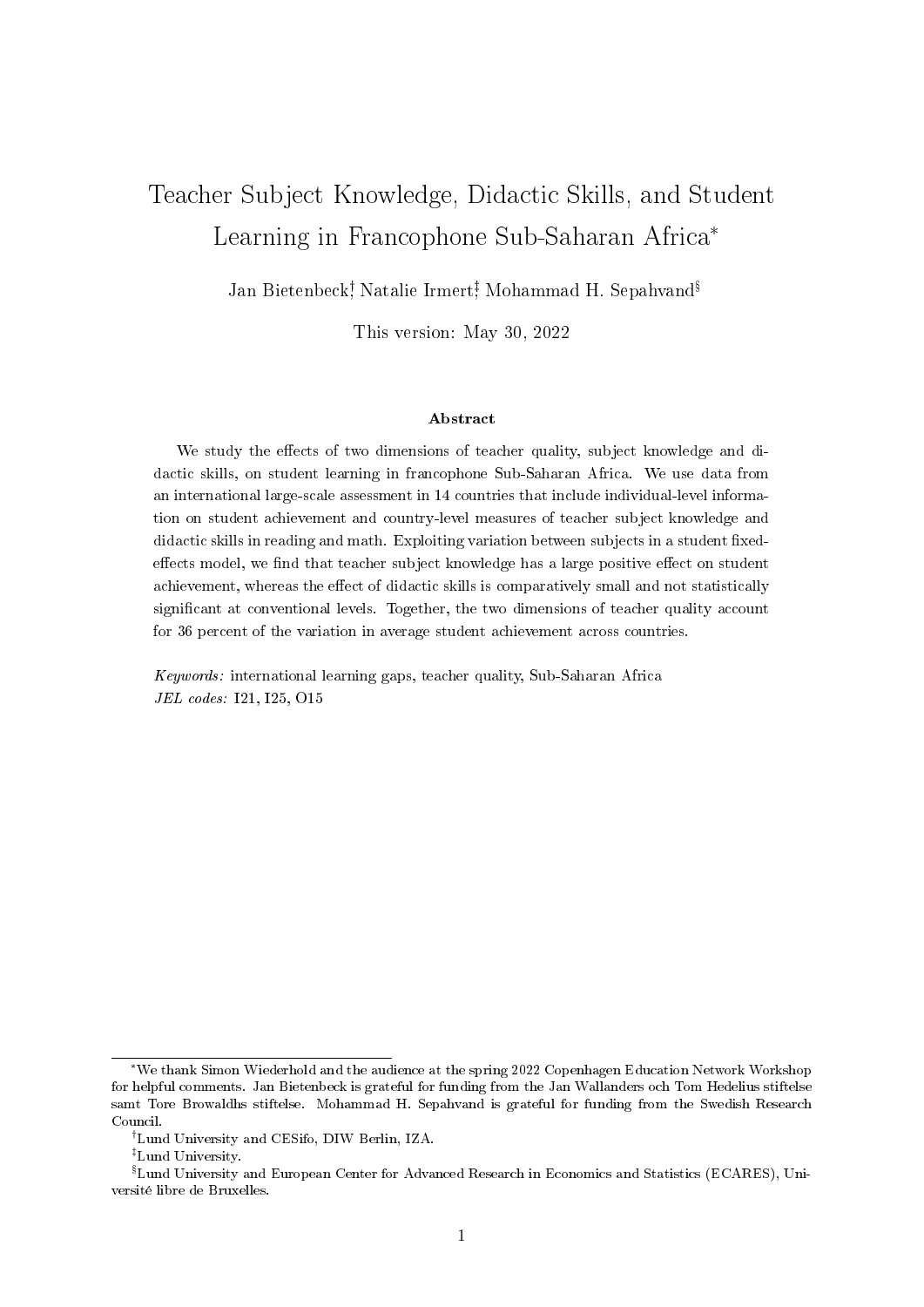# 1 Introduction

A growing literature in economics shows that differences in human capital account for a large part of cross-country differences in economic performance (e.g. [Jones](#page-14-0) [2014,](#page-14-0) [Hendricks & Schoell](#page-13-0)[man](#page-13-0) [2018\)](#page-13-0). Especially cognitive skills, as measured by student performance on international standardized tests, are a crucial driver of economic growth [\(Hanushek & Woessmann](#page-13-1)  $2012a$ [,b,](#page-13-2) [Hanushek](#page-13-3) [2013\)](#page-13-3). In Sub-Saharan Africa, which includes the majority of the least developed countries, there has been a dramatic rise in school enrollment over the past two decades. However, standardized tests reveal that children in this region are learning very little in school, which limits the positive effect this rapid educational expansion has on growth [\(World Bank](#page-14-1) [2018\)](#page-14-1). Importantly, this low general level of learning masks considerable heterogeneity across countries: for example, whereas 46 percent of sixth-grade students in Niger have difficulties reading a simple sentence, this figure stands at 12 percent in neighboring Burkina Faso [\(PASEC](#page-14-2)) [2020\)](#page-14-2). Understanding the causes of these international differences is important for economic and education policy, but so far only very little research has attempted to identify the causal factors behind learning gaps between Sub-Saharan African countries.

In this paper, we study the role of one potential factor behind these gaps: teacher quality. Teachers are widely seen as the most important school-based input into learning (e.g. [Hanushek](#page-13-4)  $\&$  Rivkin [2006,](#page-13-4) [2012\)](#page-13-5), but comparable international measures of teacher quality are rare. We use novel data from the Program for the Analysis of Education Systems (Programme d'Analyse des Systèmes Éducatifs de la CONFEMEN, PASEC), which conducts large-scale learning assessments in francophone countries in Sub-Saharan Africa. In 2019, PASEC assessed the reading and math skills of nationally representative samples of sixth-grade students in 14 countries. Unusually, it also assessed the subject knowledge and didactic skills of their teachers. Previous research has shown that subject knowledge, which refers to teachers' mastery of the knowledge that they are expected to teach, affects student learning within both developed and developing countries (e.g. Rockoff et al. [2011,](#page-14-3) [Metzler & Woessmann](#page-14-4) [2012,](#page-14-4) [Bietenbeck et al.](#page-13-6) [2018\)](#page-13-6). Correlational evidence also links didactic skills, which describe teachers' ability to adapt subject knowledge for teaching purposes, to student achievement (e.g. [Hill et al.](#page-13-7) [2005,](#page-13-7) [Baumert et al.](#page-12-0) [2010,](#page-12-0) [Sadler et al.](#page-14-5) [2013\)](#page-14-5). In our analysis, we ask whether differences between countries in these two dimensions of teacher quality contribute to the large international learning gaps in Sub-Saharan Africa.

The identification of causal determinants of cross-country differences in learning is complicated because countries and their education systems differ in numerous dimensions, many of which are unobserved. To overcome this challenge, we exploit the fact that PASEC assessed students and teachers in two subjects, reading and math. For each subject, the data let us observe student achievement at the individual level and average teacher subject knowledge and didactic skills at the country level. Our main regressions at the student level relate the *difference* in student achievement between reading and math to the corresponding differences in teacher skills. This is equivalent to introducing student fixed effects, and it implies that we control for all potential student-, school-, and country-level confounders that do not vary between the two subjects. Our regressions also control for subject-specific factors that could still bias these estimates, such as numeracy and literacy in the general population.

We find that cross-country differences in teacher quality predict international learning gaps.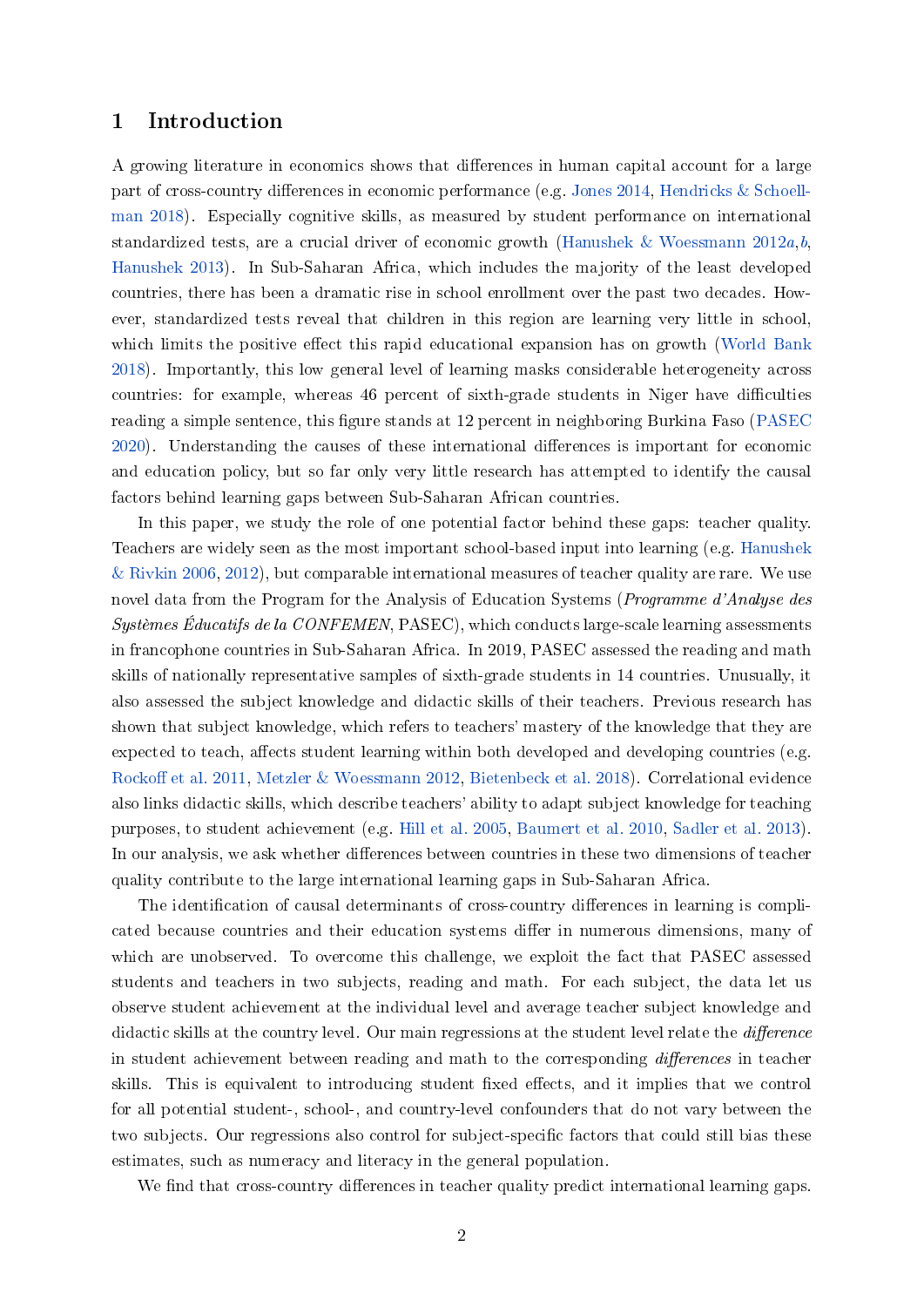We first estimate the effects of teacher subject knowledge and teacher didactic skills in two separate regressions. In these specifications, a one standard deviation (SD) increase in subject knowledge is estimated to raise student achievement by 0.71 SD, and a one SD increase in didactic skills is estimated to raise student achievement by 0.58 SD. However, when we include both dimensions of teacher quality in the same regression, only the effect of subject knowledge prevails: in this horse race specification, a one SD increase in subject knowledge raises student achievement by 0.69 SD, whereas the effect of didactic skills is comparatively small at 0.07 SD and not statistically significant at conventional levels. Together, the two dimensions of teacher quality account for 36 percent of the variation in average student achievement across countries.

Our paper contributes to a growing body of research on causal determinants of international learning gaps. This literature has found that differences in school autonomy [\(Hanushek et al.](#page-13-8) [2013\)](#page-13-8), instruction time [\(Lavy](#page-14-6) [2015,](#page-14-6) [Bietenbeck & Collins](#page-12-1) [2020\)](#page-12-1), student testing [\(Bergbauer](#page-12-2) [et al.](#page-12-2) [2021\)](#page-12-2), and time and risk-taking preferences [\(Hanushek et al.](#page-13-9) [2021\)](#page-13-9) explain part of these gaps.<sup>[1](#page-2-0)</sup> Moreover, in work that is closely related to our paper, [Hanushek et al.](#page-13-10) [\(2019\)](#page-13-10) show that teacher cognitive skills predict cross-country differences in student achievement. A common feature of all of these papers is their focus on middle- and high-income countries outside of Sub-Saharan Africa. In contrast, [Bietenbeck et al.](#page-13-6) [\(2018\)](#page-13-6) and [Bold et al.](#page-13-11) [\(2019\)](#page-13-11) pool data on teacher-level subject knowledge linked to student-level achievement from several Sub-Saharan African countries. While they show that subject knowledge affects achievement within these pooled samples, they do not estimate whether differences in teacher skills explain differences in learning between countries. We contribute to this literature by providing the first evidence on causal determinants of international learning gaps in low-income countries. Moreover, we provide some of the first causal evidence on the effect of didactic skills.<sup>[2](#page-2-1)</sup>

# <span id="page-2-3"></span>2 Background

Francophone Sub-Saharan African countries are among the least-developed countries in the world, with more than a quarter of the population living below the international poverty line of 1.90 USD per day [\(World Bank](#page-14-7)  $2021c$ ).<sup>[3](#page-2-2)</sup> The problems associated with this widespread poverty are manifold and include poor nutrition and health, child labor, institutional instability, and violent conflict. While these challenges are common to all countries in the region, there are important international differences: for example, while more than 40 percent of the population in Niger lives in poverty, only three percent of the population in Gabon does [\(World Bank](#page-14-7) [2021c\)](#page-14-7). Similarly, GDP per capita ranges from 239 USD in Burundi to 6,882 USD in Gabon [\(World](#page-14-8) [Bank](#page-14-8) [2021a\)](#page-14-8). Countries also experience very different levels of violence and social unrest, with

<span id="page-2-0"></span><sup>&</sup>lt;sup>1</sup>Many other studies use data from international student assessments but do not explicitly try to explain cross-country differences in learning. For an overview of the literature on international differences in student achievement, see [Woessmann](#page-14-9) [\(2016\)](#page-14-9).

<span id="page-2-1"></span> $^{2}$ The effect of didactic skills on student achievement has received relatively little attention by economists. Within educational science, a few studies have found positive associations between didactic skills and student achievement (e.g. [Hill et al.](#page-13-7) [2005,](#page-13-7) [Marshall et al.](#page-14-10) [2009,](#page-14-10) [Baumert et al.](#page-12-0) [2010,](#page-12-0) [Ngo](#page-14-11) [2013,](#page-14-11) [Sadler et al.](#page-14-5) [2013,](#page-14-5) [Cueto](#page-13-12) [et al.](#page-13-12) [2017\)](#page-13-12). However, these associations are unlikely to capture causal effects because the underlying analyses do not account for the likely sorting of students between and within schools.

<span id="page-2-2"></span><sup>&</sup>lt;sup>3</sup>The statistics in this Section refer to the fourteen francophone Sub-Saharan African countries covered by the PASEC data, which are listed in Section [3.](#page-3-0)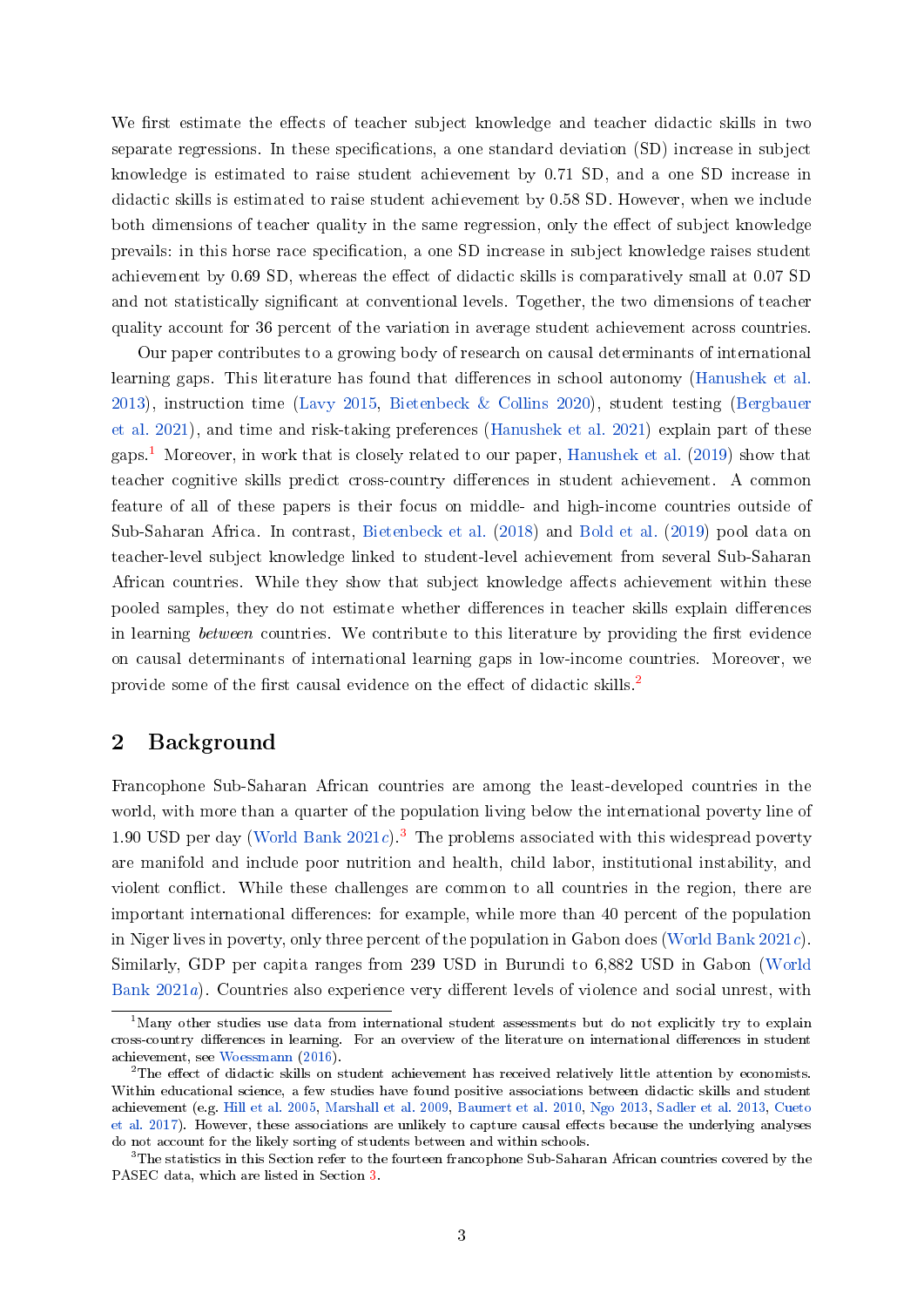the Sahel region being especially affected.

Against this background, improvements in education are often seen as a key means to boost economic and social development in francophone Sub-Saharan Africa. In the past two decades, the region has made substantial progress in increasing educational attainment: many countries eliminated fees for primary schooling and partly as a consequence, gross enrollment rates in primary education in most countries rose above 100 percent [\(World Bank](#page-15-0) [2021d\)](#page-15-0). Notwithstanding this success, these figures hide that the *quality* of schooling is often poor: indeed, many students complete their six-year primary education without having acquired basic literacy and numeracy skills [\(World Bank](#page-14-1) [2018\)](#page-14-1). As noted in the introduction, there also are large differences in average levels of learning in school between countries [\(PASEC](#page-14-2) [2020\)](#page-14-2).

There are several potential explanations for these low general levels of learning in francophone Sub-Saharan Africa and for the differences in learning levels between countries. One possibility is that physical school resources are inadequate: for example, textbooks are often not available for all students, and many schools do not have electricity. However, a large body of research has shown that such physical resources play only a limited role in explaining student achievement (e.g. [Hanushek & Woessmann](#page-13-13) [2011\)](#page-13-13). Another possibility is that a lack of qualified teachers hampers learning in schools. Indeed, a growing school-age population and increasing enrollment rates have dramatically increased the demand for teachers. But in many countries, qualified teachers are scarce and vacant positions can often only be filled with unqualified candidates [\(World Bank](#page-14-1) [2018\)](#page-14-1). In our analysis below, we therefore investigate whether cross-country differences in two important dimensions of teacher quality, subject knowledge and didactic skills, explain international gaps in student learning.

# <span id="page-3-0"></span>3 Data

### 3.1 The PASEC assessments

The Conference of Ministers of Education of French-Speaking Countries (Conférence des Ministres de l'Éducation des États et Gouvernement de la Francophonie, CONFEMEN) created PASEC in 1991 with the purpose of conducting regular assessments of student skills in its member countries. The program initially focused on country-specific assessments which were not internationally comparable, but it shifted to a standardized international format similar to that of the OECD's Programme for International Student Assessment (PISA) for its two most recent assessments in 2014 and 2019. In those two years, PASEC assessed nationally representative samples of sixth-grade students on the reading and math skills that they should have acquired by the end of primary school. Only in 2019, it also tested their teachers on the same end-ofprimary-school skills as well as on their didactic skills. Moreover, it assessed additional smaller samples of second-grade students on lower-level reading and math skills. In this paper, we focus on the samples of sixth-grade students tested in 2019 because of the immediate relevance of the observed measures of teacher quality for these students' test performance.

PASEC 2019 used a three-stage sampling design to draw nationally representative samples of sixth-grade students in the following 14 countries: Benin, Burkina Faso, Burundi, Cameroon, Chad, Republic of the Congo, Democratic Republic of the Congo, Gabon, Guinea, Ivory Coast,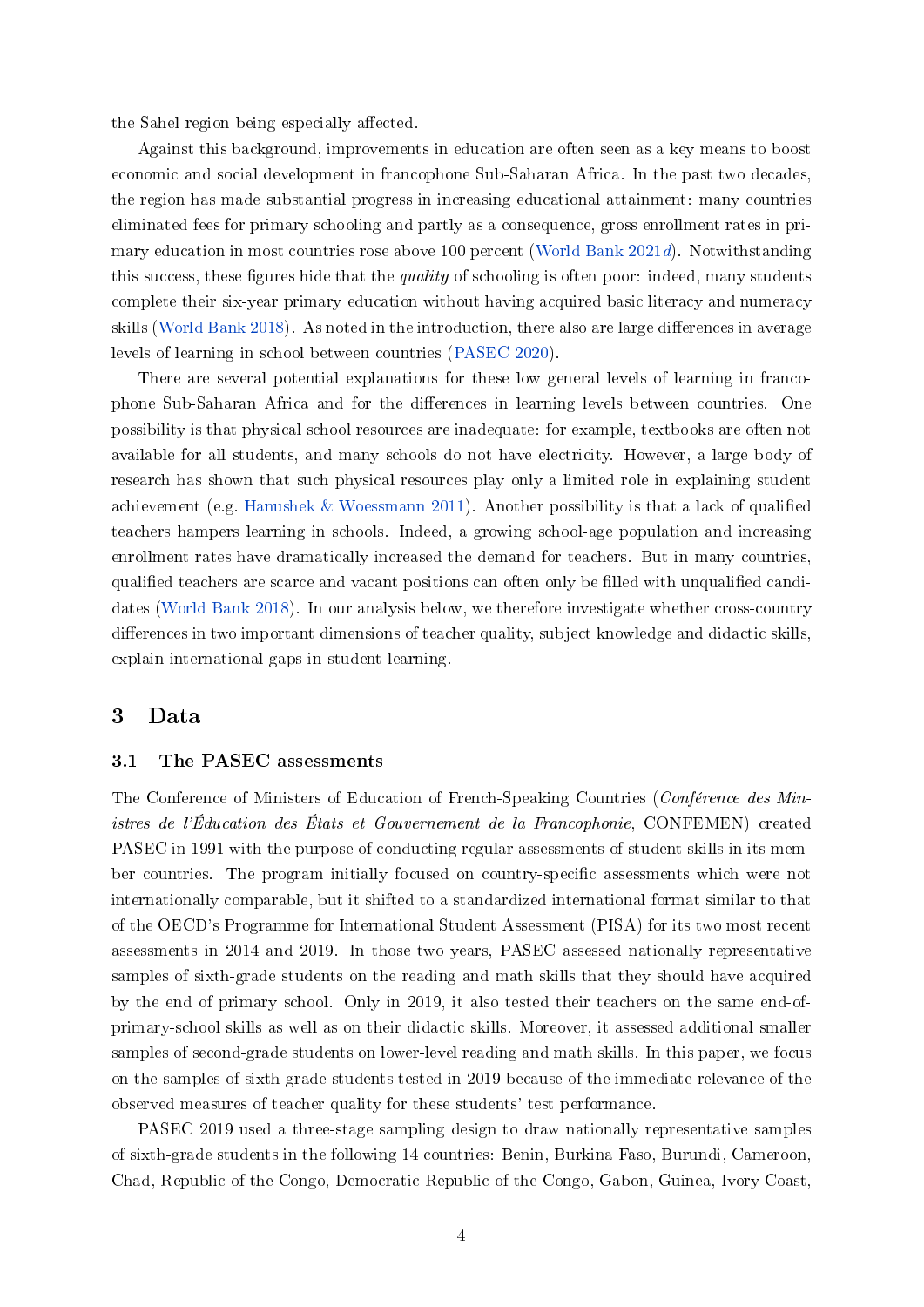Madagascar, Niger, Senegal, and Togo.<sup>[4](#page-4-0)</sup> In the first stage, primary schools in each country were selected with a probability proportional to enrollment. In the second stage, one class was chosen at random from all sixth-grade classes in selected schools. In the third stage, 25 students from each class were randomly selected to participate in the assessment. Moreover, all teachers employed at the primary schools selected in the first stage were assessed on their subject knowledge and didactic skills. In our empirical analysis below, we always use appropriate sampling weights in order to account for this complex sampling design.

Students participating in PASEC 2019 were assessed on their reading and math skills using standardized multiple-choice tests, which covered core competencies that students should have acquired by the end of primary school. In particular, the reading tests assessed students in the following two areas: (1) understanding isolated words and sentences and (2) text comprehension. The math tests assessed students in the following three areas: (1) arithmetic, (2) measurement, and (3) geometry and space. The language of assessment was French, with a few exceptions where the tests were translated into the local language of instruction. As is commonly the case for other international assessments, PASEC used item response theory to place student test scores on a common international scale. This scale was first introduced in PASEC 2014 and was normalized to have mean 500 and SD 100 across the countries participating in that wave. To ensure comparability over time, the scores from PASEC 2019 were put onto this same scale.

PASEC 2019 assessed primary school teachers' subject knowledge in reading and math using multiple-choice tests. The assessment evaluated teachers' mastery of the skills that are expected from students at the end of primary school and covered areas that largely overlapped with those in the sixth-grade student tests. Thus, teacher performance on the assessment reflects subject knowledge that is likely highly relevant for student learning in primary school. Like with the student tests, teachers' scores on the subject knowledge test were placed on a common international scale with mean 500 and SD 100.

The assessment of teachers' didactic skills was based on Shulman's model of pedagogical reasoning [\(Shulman](#page-14-12) [1986,](#page-14-12) [1987\)](#page-14-13). The model defines a teacher's quality as her ability to draw a link between pure subject knowledge and pedagogical competencies, and hence to adapt subject knowledge for teaching. [Shulman](#page-14-12) [\(1986\)](#page-14-12) derives five didactic skills that are required for this process, which PASEC pooled into the following two dimensions: (1) planning a lesson for pre-specified learning objectives and (2) identifying the types and sources of students' errors. The assessment evaluated teachers' subject-specific skills on these two dimensions separately in reading and math using multiple-choice tests.<sup>[5](#page-4-1)</sup> Test scores from the assessment were again put onto a common international scale with mean 500 and SD 100.

<span id="page-4-1"></span><span id="page-4-0"></span><sup>&</sup>lt;sup>4</sup>This section draws heavily on the information provided in the official PASEC 2019 report [\(PASEC](#page-14-2) [2020\)](#page-14-2).

 $5$ For example, a question evaluating the second skill dimension in math asked the teacher to assume that she gave a student the task to write down the figure 'five thousand three hundred and twenty six' in number format, and that the student's answer was 500030026. The teacher should then decide which of the following multiple-choice options best described the source of the student's error: (a) the student failed to read the numbers correctly, (b) the student does not know the number board well, (c) the student transformed each word separately to a number, and (d) there is no logic behind the student's answer. 50 percent of teachers across all countries picked the correct answer (c), whereas 30 percent picked answer (b).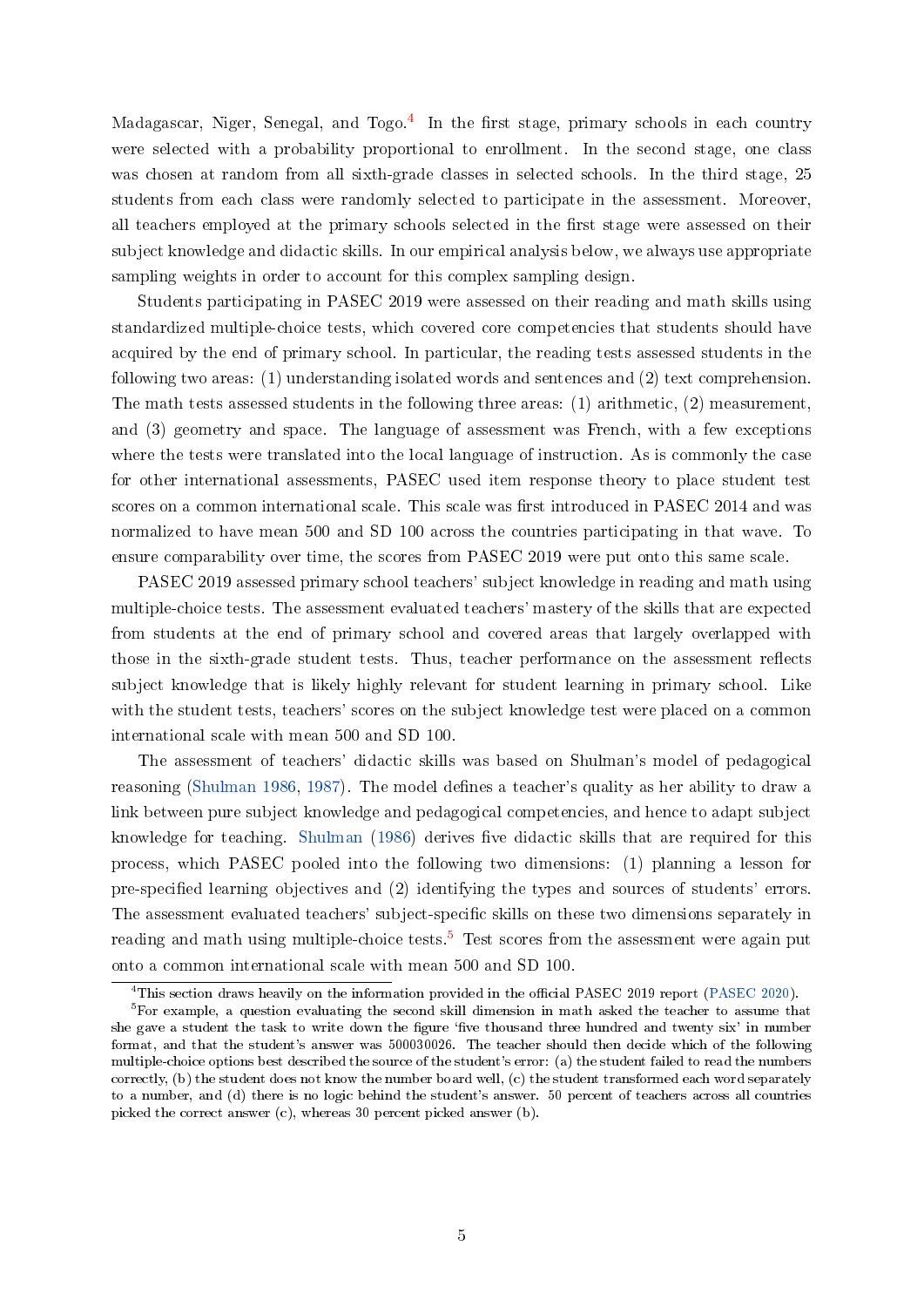#### <span id="page-5-2"></span>3.2 Variable definitions

The dependent variables in our regressions are individual-level student test scores in reading and math. Test scores for each subject are reported as five plausible values, which are random draws from a posterior distribution. To obtain unbiased coefficient estimates, we use the averages of these five values as outcomes.<sup>[6](#page-5-0)</sup> The two key explanatory variables are country-level averages of teacher subject knowledge and didactic skills scores in reading and math. For ease of interpretation, we transform student and teacher scores into z-scores by subtracting 500 and dividing by 100. In this way, we can interpret coefficients as the percent change in student achievement, measured in terms of international standard deviations, associated with an increase in teacher skills by one international standard deviation.

In some of our regressions, we control for a range of student, teacher, and school characteristics. These variables are derived from information collected via questionnaires, which PASEC fielded to students, teachers, and principals alongside the tests. We proxy for families' socioeconomic status using the number of books at home, availability of electricity at home, and parents' literacy (as reported by the student). We also observe a variety of school characteristics, including enrollment, whether the school is private or public, whether the school practices multigrade teaching, and an infrastructure index that summarizes information on the availability of resources such as running water, electricity, and toilets. Finally, we observe two subject-specific measures of textbook availability: an indicator for whether the student has her own textbook in class and an indicator for whether she can bring this textbook home.

We also construct country-level measures of population-wide literacy and numeracy from external data sources. Data on literacy come from the World Bank's World Development Indicators and reflect the share of a country's adult population that can both read and write [\(World Bank](#page-14-14) [2021b\)](#page-14-14).<sup>[7](#page-5-1)</sup> As internationally comparable data on numeracy are not available for most Sub-Saharan African countries, we use heaping patterns in self-reported age to construct a proxy. The intuition of this measure is as follows: in low-education settings, people might not be aware of their exact age, for example because they are unable to calculate the difference in years between the current year and their birth year. When asked about their age, they therefore tend to systematically round off to the nearest multiple of five or ten. This generates patterns of age heaping in population-wide survey data, which previous research has shown to be a good proxy for basic numeracy (see e.g. [Duncan-Jones](#page-13-14) [2002,](#page-13-14) [A'Hearn et al.](#page-12-3) [2009,](#page-12-3) [Baten et al.](#page-12-4) [2014\)](#page-12-4). We follow this research and create an index that captures age heaping patterns in the nationally representative Afrobarometer surveys, which are available for 11 of the 14 countries participating in PASEC 2019. We provide full details of this procedure in Appendix [B.](#page-25-0) For our analysis, we standardize both literacy and numeracy to have mean zero and SD one across countries.

<span id="page-5-0"></span> $6P$ lausible values are used in most international student assessments, including PISA. For a detailed discussion of plausible values, see [Jerrim et al.](#page-14-15) [\(2017\)](#page-14-15).

<span id="page-5-1"></span> $^7$ Data on literacy are recorded yearly but are not available for all years for every country. We always use the year closest to 2019 for which data are available (the earliest year we use is 2016).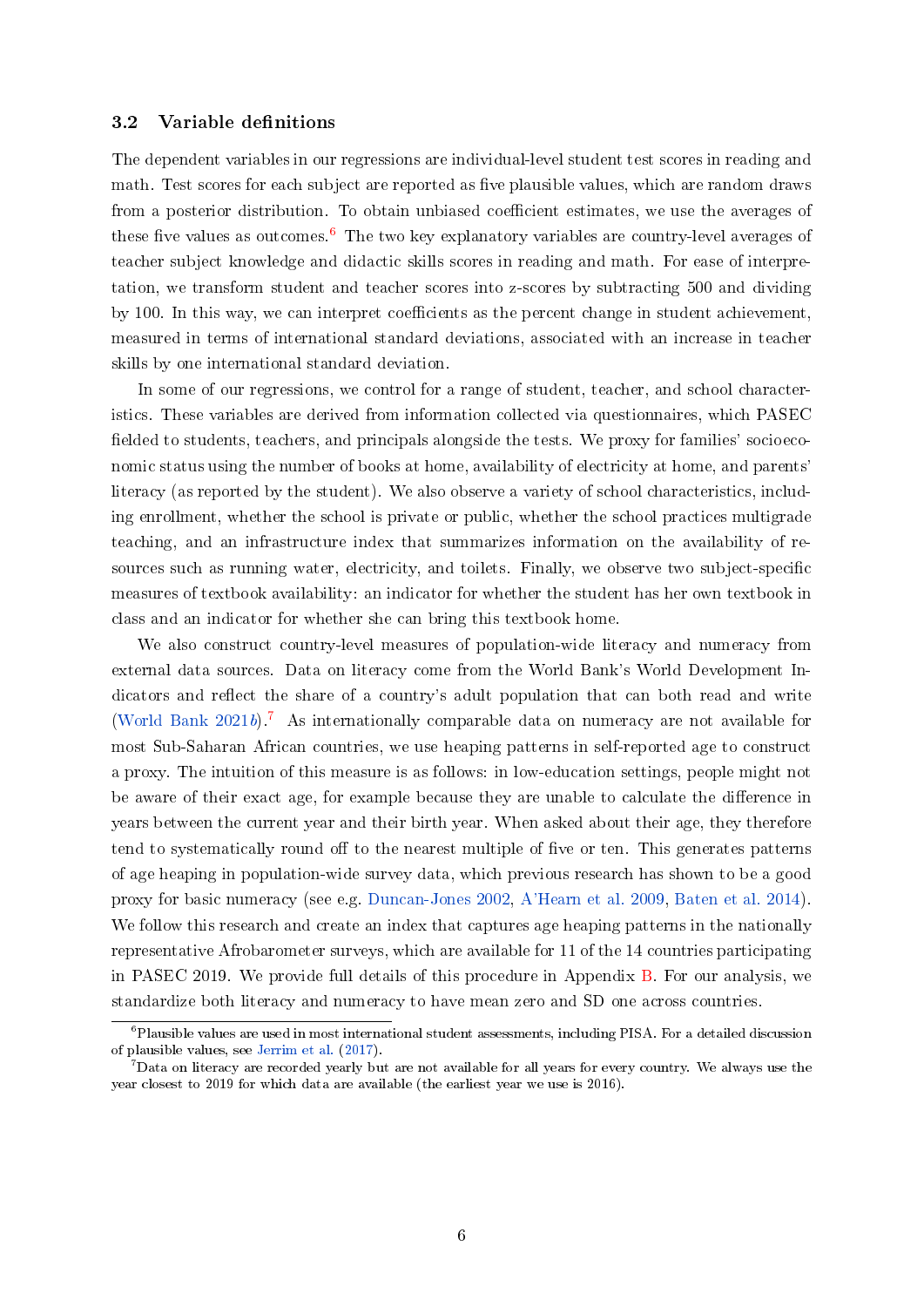#### 3.3 Sample selection and descriptive statistics

Our sample consists of all sixth-grade students who participated in PASEC 2019. Table [1](#page-17-0) reports summary statistics for this sample, which comprises 62,934 students in 3,298 schools in 14 countries. Students are 12.76 years old on average. Reflecting the low-income context, 21 percent of students do not have any literate parent, 35 percent do not have electricity at home, and 56 percent do not have any books at home. 26 percent of students attend a private school, and most of their schools are located in rural areas. Table [1](#page-17-0) also reveals that as is usual in survey data, information on some control variables is missing for some students. In our regressions, we impute missing values on controls at the sample mean and include separate dummies for missing values on each control variable in order not to unnecessarily reduce sample size.<sup>[8](#page-6-0)</sup>

To get a sense of the level and variation of student achievement and teacher quality, we present means of raw student and teacher scores separately by country in Table [A1.](#page-22-0) Student achievement varies considerably between countries: average reading scores range from 451 in Chad to 645 in Gabon and average math scores range from 438 in Chad to 558 in Senegal. To put these figures into perspective, PASEC defined learning levels that compare a student's performance to the knowledge expected from sixth-grade students. According to this scale, students with scores above 517 (520) are considered to have 'sufficient' knowledge in reading (math). Notably, a large number of students does not reach this minimum level: average student scores are below this threshold in reading (math) in seven (nine) countries, which confirms previous findings of low average levels of learning in Sub-Saharan Africa (see [World Bank](#page-14-1) [2018\)](#page-14-1).

Teacher subject knowledge also differs substantially between countries: average reading scores range from 407 in Madagascar to 589 in Ivory Coast and average math scores range from 419 in Chad to 571 in Benin, differences which correspond to more than 1.5 international standard deviations. PASEC defined levels of proficiency that further facilitate the interpretation of these numbers. The scale considers scores below 393 (456) in reading (math) to require `special attention and targeted training,' as teachers with such scores possess at most the very minimum knowledge for teaching. Notwithstanding the substantial cross-country variation in teacher scores, teachers in all countries score, on average, above this threshold in reading. In contrast, teachers in four countries do not reach scores above this cutoff in math. Moving beyond these average scores, teacher-level data reveal that across all participating countries, 16 percent (35 percent) of teachers score below the threshold in reading (math) [\(PASEC](#page-14-2) [2020\)](#page-14-2). This finding corroborates previous results showing a lack of basic subject knowledge among teachers in Sub-Saharan Africa (see e.g. [Bietenbeck et al.](#page-13-6) [2018,](#page-13-6) [Bold et al.](#page-13-11) [2019\)](#page-13-11).

Finally, Table [A1](#page-22-0) reveals cross-country differences in teacher didactic skills that are of similar magnitude to the gaps in subject knowledge: average scores range from 430 in the Republic of Congo to 579 in Ivory Coast in reading and from 409 in Guinea to 570 in Togo in math. Both

<span id="page-6-0"></span> $8$ Table [1](#page-17-0) reveals that student achievement z-scores do not exactly have mean zero and SD one as might have been expected. The reason is that the international student achievement scale was normalized to the population of sixth-grade students assessed in PASEC 2014 and that additional countries participated in PASEC 2019 and student achievement changed over time. We confirmed that normalizing scores to have exactly mean zero and SD one in our sample yields estimates that are very similar to the ones presented in this paper. Similarly, Table [1](#page-17-0) shows that the standard deviations of all teacher skills variables are less than one. This is because the scales of these variables were normalized within the sample of teachers, whereas we show summary statistics for the sample of students.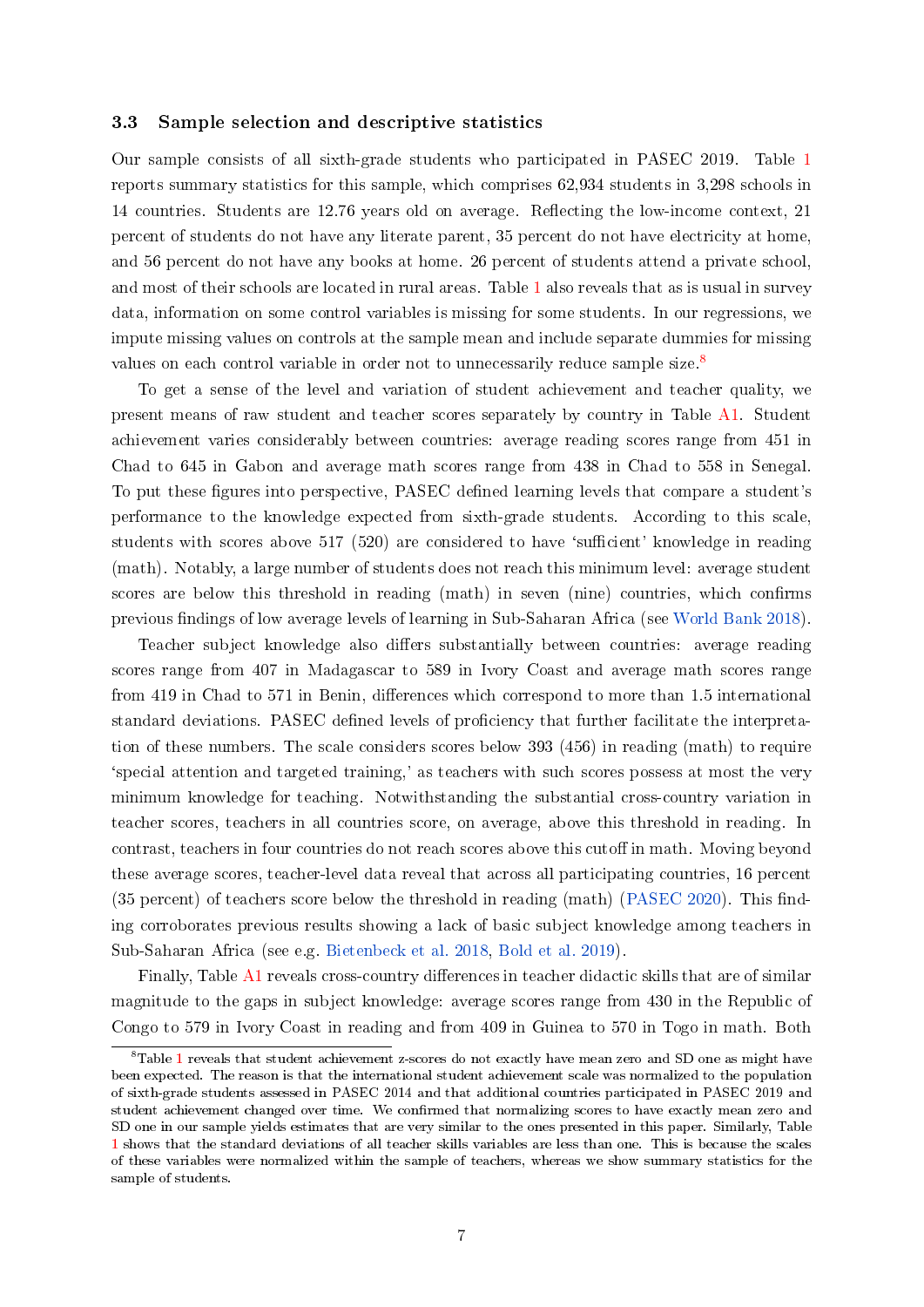ranges correspond to roughly 1.5 international standard deviations. While no proficiency scale was developed for didactic skills, the PASEC 2019 report documents that teachers performed poorly on the test: across all countries, correct-answer rates for individual questions ranged from 43 percent to 55 percent in reading and from 23 percent to 55 percent in math [\(PASEC](#page-14-2) [2020\)](#page-14-2). These results point towards the importance of distinguishing different dimensions of teacher quality: although teachers in all countries reach, on average, a sufficient level of subject knowledge in reading, they appear to have considerable difficulties to adapt this knowledge for teaching purposes as measured by the didactic skills test.

## <span id="page-7-2"></span>4 Empirical strategy

As a benchmark, we first estimate the following basic education production function separately for reading and math:

$$
Y_{iksc} = \tilde{\alpha} + \tilde{\beta}_1 TSK_{kc} + \tilde{\beta}_2 TDS_{kc} + X_{isc}\tilde{\gamma}_1 + X_{iksc}\tilde{\gamma}_2 + X_{sc}\tilde{\gamma}_3 + P_{kc}\tilde{\gamma}_4 + \tilde{\varepsilon}_{iksc}.
$$
 (1)

<span id="page-7-0"></span>Here, i denotes students, k denotes subjects, s denotes schools, and c denotes countries.  $Y_{iksc}$  is the subject-specific student test score,  $TSK_{kc}$  is the average teacher subject knowledge score in the country and subject, and  $TDS_{kc}$  is the average teacher didactic skills score.  $X_{isc}$  is a vector of subject-invariant student characteristics, such as gender, age and family background,  $X_{iksc}$  is a vector of subject-specific controls at the student level, such as textbook availability in class, and  $X_{sc}$  is a vector of subject-invariant controls at the school level.  $P_{kc}$  denotes subject-specific population skills at the country level.  $\varepsilon_{iksc}$  is the error term.

Despite the large number of control variables included in the specification in Equation [1,](#page-7-0) estimates of  $\tilde\beta_1$  and  $\tilde\beta_2$  are unlikely to reflect the causal effects of teacher subject knowledge and teacher didactic skills on student test scores due to omitted variable bias. For example, countries which place a greater value on education might have both higher skilled teachers and higher parental support for education. Since we cannot control for parental support, this would likely bias upward the estimated effects of teacher skills. Alternatively, countries in which home environments are less conducive to learning might employ higher skilled teachers in order to compensate for this disadvantage, biasing estimates downward. More generally, Section [2](#page-2-3) shows that the countries and education systems in our sample differ on numerous dimensions, many of which could be correlated with both teacher skills and student achievement.

To overcome omitted variable bias, in our main regressions we exploit the fact that PASEC assessed both students and their teachers in two subjects. In particular, we ask whether differences in teacher skills between reading and math are systematically related to *differences* in student test scores between these subjects. This implies that we identify the effects of teacher skills only from within-student variation. We implement this method by pooling the data for reading and math and adding student fixed effects  $\lambda_i$  to the specification in Equation [1.](#page-7-0) This eliminates all subject-invariant controls from the regression:

<span id="page-7-1"></span>
$$
Y_{iksc} = \beta_1 T S K_{kc} + \beta_2 T D S_{kc} + X_{iksc} \gamma_2 + P_{kc} \gamma_4 + \lambda_i + \phi_k + \varepsilon_{iksc}.
$$

$$
\tag{2}
$$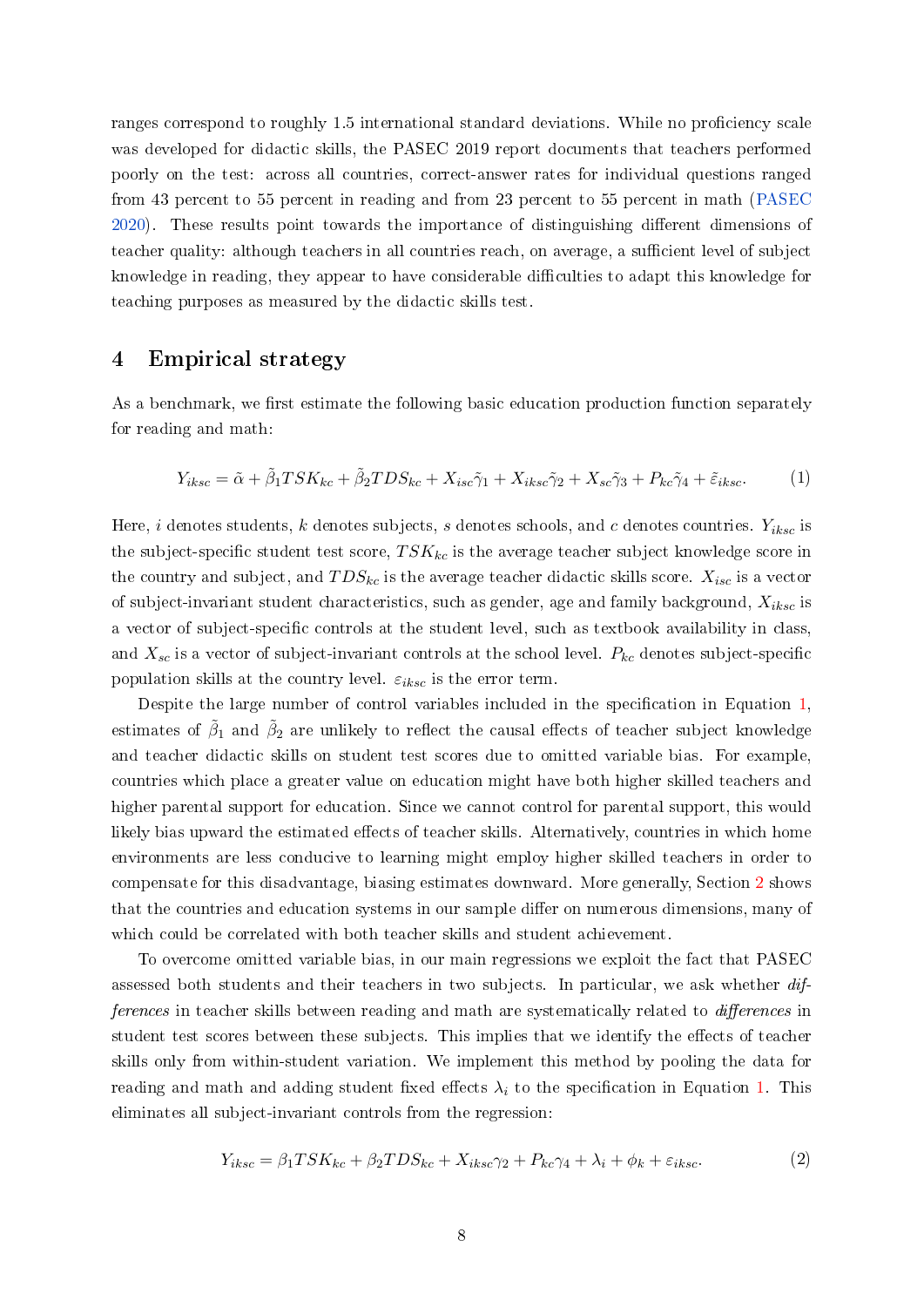The student fixed effects in Equation [2](#page-7-1) ensure that estimates of the effects of teacher skills are not biased by omitted variables whose influence does not differ between reading and math. Moreover, the fact that teacher skills are measured at the country level means that sorting of students to schools based on subject-specific factors is not an issue. The specification also accounts for two remaining potential sources of bias: first, countries with higher skilled teachers in math relative to reading might systematically emphasize the importance of numeracy over literacy. Such systematic emphasis could influence student achievement via channels other than teacher skills and would likely be reflected in unequal skills in the population. We therefore control for population-wide numeracy and literacy  $(P_{kc})$ . Second, countries with higher skilled teachers in a given subject might also have better physical school resources in that subject. We therefore control for the availability of textbooks  $(X_{iksc})$ , which have long been considered a key resource for learning in the context of Sub-Saharan Africa (e.g. [Fredriksen & Brar](#page-13-15) [2015\)](#page-13-15). Finally, we include a subject dummy  $(\phi_k)$  in the regression in order to account for differences in average achievement between reading and math.

The specification in Equation [2](#page-7-1) identifies the causal effects of teacher subject knowledge and teacher didactic skills under the assumption that conditional on student fixed effects and subject-specific controls, there are no other unobserved determinants of student achievement that correlate with teacher skills. The regression moreover assumes that the effect of teacher skills is equal in both subjects, an assumption that we provide evidence in favor of in Section [5.](#page-8-0) Finally, note that any cross-subject spillover effects of teacher skills on student achievement are netted out in this specification. Since such spillovers would likely be positive, this implies that our estimates reflect a lower bound of the true impact of teacher skills.

We estimate the specifications in Equations [1](#page-7-0) and [2](#page-7-1) using ordinary least squares. We weight all regressions using the student sampling weights provided with the PASEC 2019 data and give each country the same weight. We cluster standard errors by country and base our inference on wild cluster bootstrapped p values in order to account for the relatively low number of clusters (14 countries) in our sample [\(Cameron & Miller](#page-13-16) [2015,](#page-13-16) [Abadie et al.](#page-12-5) [2017\)](#page-12-5). To implement this method, we use Stata's -boottest- package [\(Roodman et al.](#page-14-16) [2019\)](#page-14-16). We confirmed that this method of inference is conservative: when using conventional clustering instead, p values for the coefficients on teacher skills are always smaller.

## <span id="page-8-0"></span>5 Results

#### 5.1 Benchmark estimates

Table [2](#page-18-0) presents estimates based on the specification in Equation [1.](#page-7-0) There is a strong positive association between each dimension of teacher quality and student achievement in reading and math. Column 1 shows that in a regression without any controls, a one SD increase in subject knowledge is associated with a 0.59 SD (0.45 SD) rise in student reading (math) scores. Similarly, column 2 reveals that a one SD increase in teacher didactic skills is associated with a 0.60 SD (0.40 SD) rise in reading (math) scores. Column 3 shows that population-wide literacy and numeracy are also positively related to student achievement, although the corresponding coefficients are smaller and not statistically significant at conventional levels.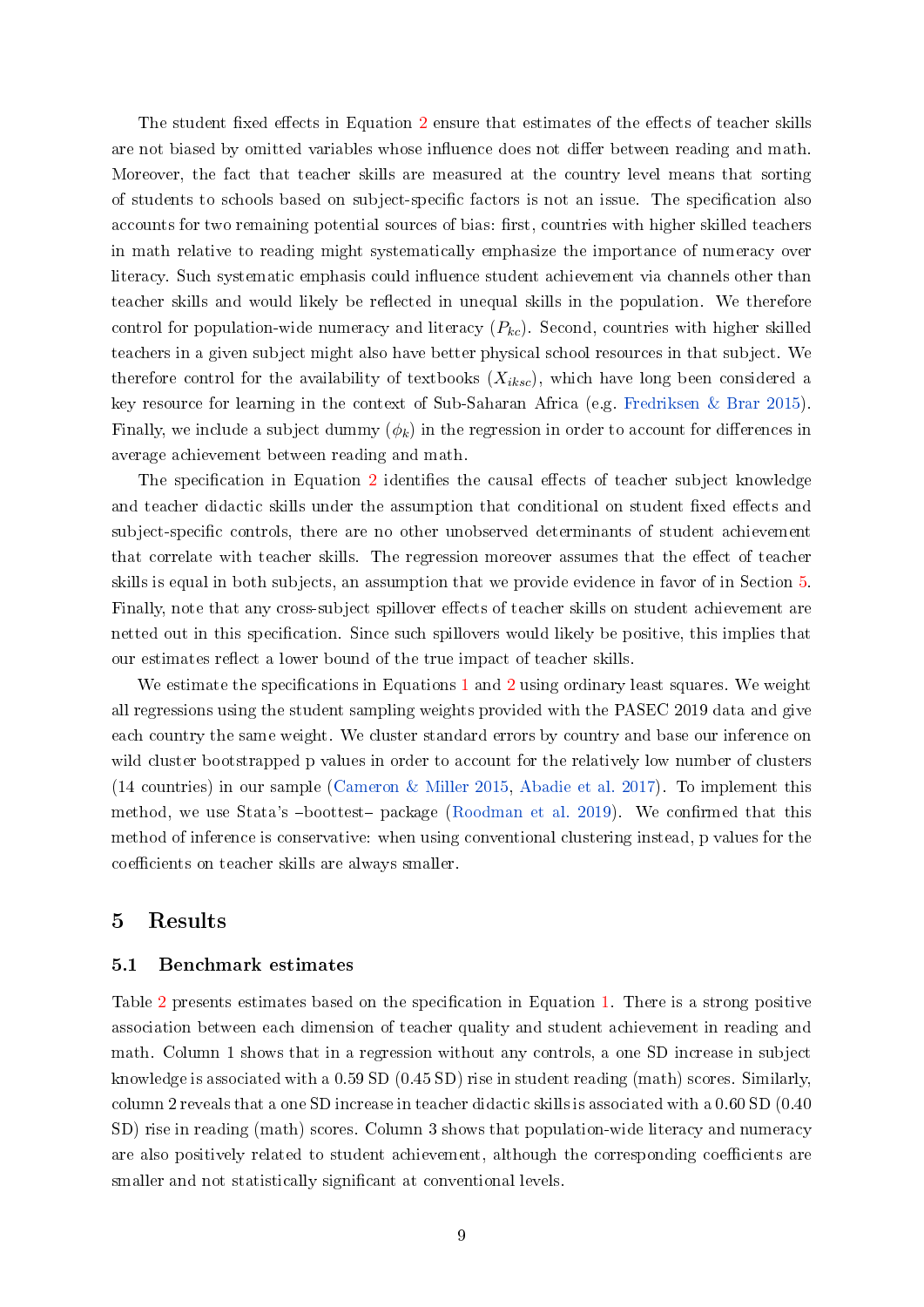Columns 4 and 5 show results from regressions which include the full set of control variables. Compared to the uncontrolled regressions in columns  $1$  and  $2$ , the coefficients on teacher skills are substantially reduced: a one SD increase in teacher subject knowledge is associated with a 0.39 SD (0.33 SD) rise in reading (math) scores, and a one SD increase in teacher didactic skills is associated with a 0.38 SD (0.26 SD) rise in reading (math) scores. A noteworthy pattern in these regressions is that the coefficients for reading and math are quite similar in magnitude. This finding supports the assumption of equal effects across subjects that we make in the student fixed-effects model in Equation [2.](#page-7-1)

Column 6 shows results from regressions in which both dimensions of teacher quality are included simultaneously. In these horse race specifications, only subject knowledge is strongly positively associated with student achievement, whereas the coefficient on didactic skills is much smaller for math and even negative for reading. Investigating this change in results, we find that subject knowledge and didactic skills are very highly correlated at the country level, with correlation coefficients of 0.95 for reading and 0.91 for math. This could lead to multicollinearity issues, and indeed we find substantially inflated standard errors in the regressions in column 6. The results in this final column should therefore be interpreted with caution.

#### 5.2 Main student fixed-effects estimates

As discussed in Section [4,](#page-7-2) the benchmark estimates in Table [2](#page-18-0) are unlikely to reflect the causal effects of teacher subject knowledge and teacher didactic skills due to omitted variables, which could bias the coefficients upward or downward. Therefore, we now turn to the student fixedeffects estimates based on Equation  $2$ , which account for the influence of any subject-invariant confounders. Table [3](#page-19-0) presents the results. Column 1 shows that in a regression without any further controls, a one SD increase in teacher subject knowledge is estimated to raise student achievement by 0.71 SD. Similarly, column 2 shows that a one SD increase in teacher didactic skills is estimated to raise student test scores by 0.58 SD.

Column 3 shows a small positive effect of population skills on student achievement, which is however not statistically significant at conventional levels. Columns 4 and 5 add population skills and textbook availability as controls to the regressions from columns 1 and 2. This does not change the coefficients on teacher subject knowledge and teacher didactic skills much, which suggests that unobserved subject-specific factors do not bias our results [\(Altonji et al.](#page-12-6) [2005\)](#page-12-6).

Column 6 includes both dimensions of teacher quality in the same regression. Unlike in the benchmark regressions, we can disentangle the effects of subject knowledge and didactic skills in this specification because the *between-subject differences* of these variables are not as highly correlated at the country level (correlation coefficient of  $(0.59)$ ). The results show that the estimated effect of a one SD rise in teacher subject knowledge is almost identical to that found in columns 1 and 4 at 0.69 SD. In contrast, the estimated effect of a one SD rise in teacher didactic skills is substantially lower compared to columns 2 and 5 at 0.07 SD and not statistically significant at conventional levels. The results from this horse race regression thus reveal that differences in teacher subject knowledge, but not differences in teacher didactic skills, explain cross-country gaps in student learning in francophone Sub-Saharan Africa.

To gain an understanding of how much differences in teacher subject knowledge between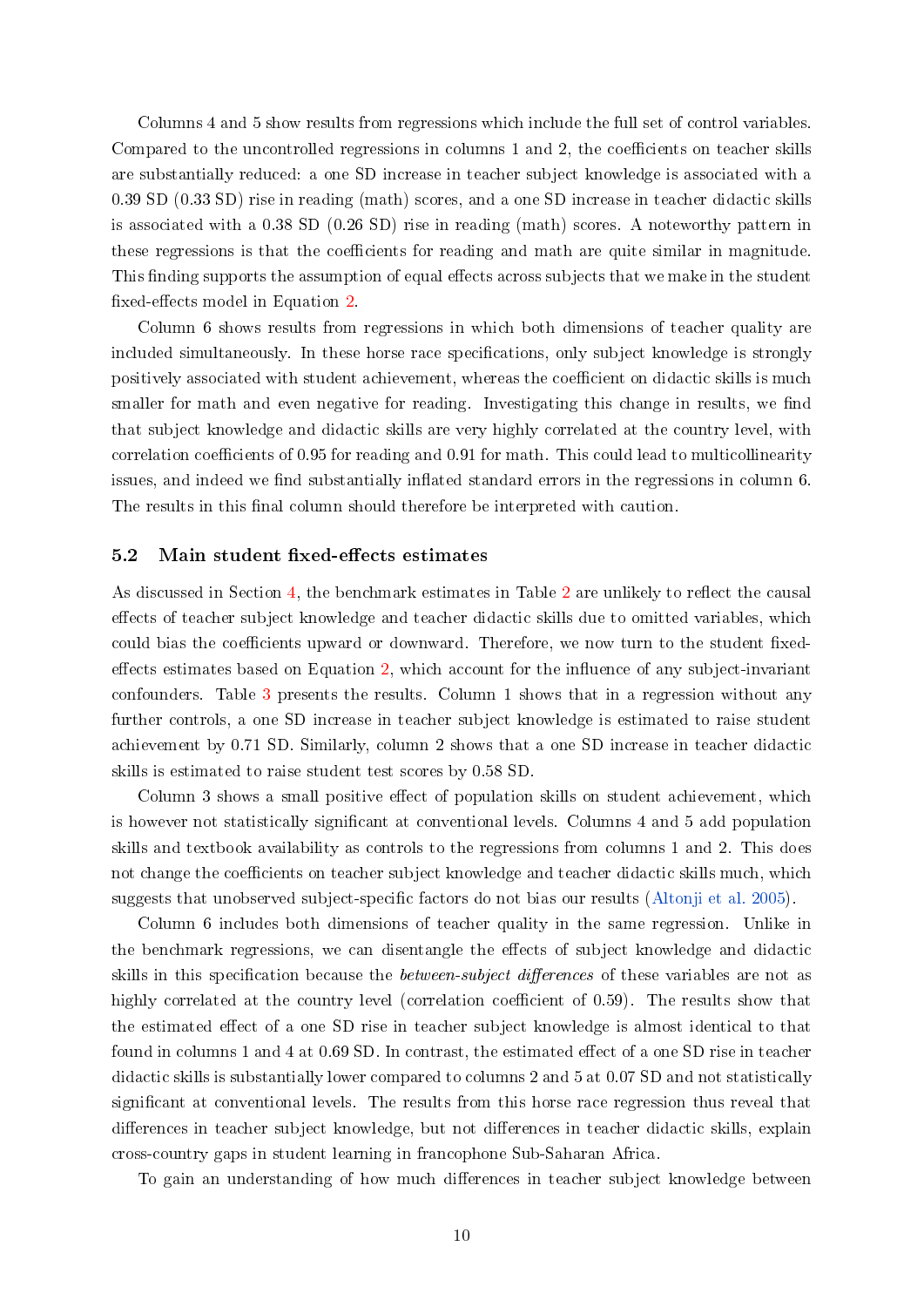countries matter, consider the case of Chad, which has among the lowest student achievement and teacher subject knowledge in reading and math (see Table [A1\)](#page-22-0). Our results suggest that if Chad's teachers had the same reading knowledge as teachers in Ivory Coast (the country with the highest average teacher subject knowledge in reading), its students would score 579 points on the reading test on average, earning them third rank among the fourteen countries participating in PASEC 2019. Similarly, if Chad's teachers had the same math knowledge as teachers in Togo (the country with the highest average teacher subject knowledge in math), its students would score 534 points on the math test on average, earning them fifth rank.<sup>[9](#page-10-0)</sup> Thus, differences in teacher subject knowledge explain a large share of the observed differences in student achievement between Chad and the highest-achieving countries.

To get a more general picture of how important differences in teacher quality are for international learning gaps, we ran a country fixed-effects regression corresponding to our main specification in Equation [2.](#page-7-1) In particular, we first collapsed our data into country-subject cells. We then regressed student achievement on the two teacher skills variables and country fixed effects. The estimated effects of teacher skills in this regression were (mechanically) identical to those in column 6 of Table [3,](#page-19-0) and the between-country R-squared was 0.36. Thus, teacher subject knowledge and teacher didactic skills together account for more than a third of the international variation in average student achievement.

We next compare the estimates in Table  $3$  to our benchmark estimates and to findings in the previous literature. Compared to the benchmark results in column 4 of Table [2,](#page-18-0) the estimated effect of teacher subject knowledge in the student fixed-effects model is substantially larger. This suggests that the benchmark estimates are negatively confounded by unobserved student, school, or country characteristics. Our estimate seems large also when compared to results from the previous literature: for example, [Hanushek et al.](#page-13-10) [\(2019\)](#page-13-10) find that a one SD increase in teacher cognitive skills raises student achievement by 0.11 SD in a sample of mostly high-income countries, and [Bietenbeck et al.](#page-13-6)  $(2018)$  and [Bold et al.](#page-13-11)  $(2019)$  find that a one SD increase in teacher subject knowledge raises student achievement across several Sub-Saharan African countries by 0.03 SD and 0.07 SD, respectively.

The fact that our estimate is larger than those found in previous research is partly a statistical artifact: since our aim is to explain cross-country differences, we measure teacher skills and student achievement in terms of international standard deviations. In contrast, the abovementioned papers normalize teacher skills at the student level. An implication is that a one-SD change in teacher skills in those papers corresponds to less than a one-SD change in terms of international standard deviations, leading to smaller point estimates.<sup>[10](#page-10-1)</sup> Another potential reason for our comparatively large estimate is that we measure teacher subject knowledge that closely overlaps with the knowledge students are assessed on, whereas [Hanushek et al.](#page-13-10) [\(2019\)](#page-13-10) measure more general teacher cognitive skills, for example. Ultimately, we are unable to pin down the

<span id="page-10-0"></span> $9$ To calculate these figures, we multiply the difference in actual teacher subject knowledge in reading between Ivory Coast and Chad (589.3 - 420.8) and the difference in actual subject knowledge in math between Togo and Chad (556.1 - 419.[3](#page-19-0)) by the estimated effect of teacher subject knowledge in column 6 of Table 3 (0.704) and add the result to the actual achievement of students in Chad in the corresponding subject.

<span id="page-10-1"></span> $10^0$  $10^0$ Consistent with this argument, Table 1 shows standard deviations of around 0.5 for the teacher skills variables in our student-level data, and consequently the estimated effect of teacher subject knowledge drops to about half the size if we normalize teacher skills to have SD one within our sample.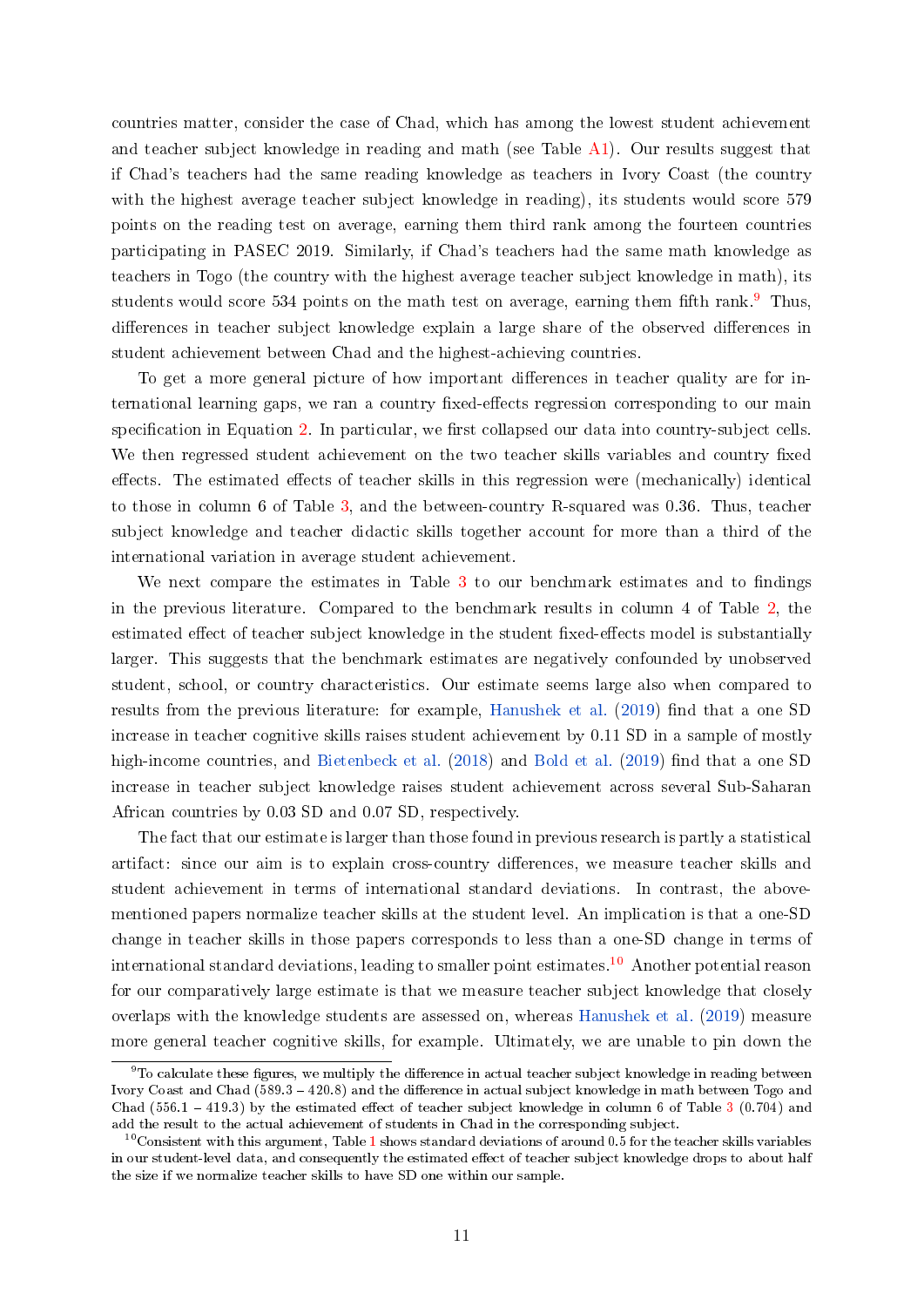exact reason why our estimate is comparatively large, and this difference might be mostly due to differences in context.

#### 5.3 Linearity, complementarity, and heterogeneity

We now summarize the results of several additional analyses based on the student-fixed effects specification. First, Figure [1](#page-16-0) visualizes the regression in column 6 of Table [3](#page-19-0) using binned scatter plots and reveals that the effect of teacher subject knowledge is roughly linear. Neither this effect nor the null effect of teacher didactic skills appears to be driven by outliers. Second, we tested for potential complementarity between teacher subject knowledge and teacher didactic skills by including an interaction term in the regression. The results showed no evidence of such complementarity: the point estimate for the interaction term was 0.01, although the confidence interval was wide and included economically meaningful effects. We also explored whether teacher skills and access to textbooks are complementary but found no evidence to this effect.

Third, we examine whether the effect of teacher skills varies by characteristics of students, schools, and countries. Table [4](#page-20-0) presents estimates for various subsamples. Columns 1 and 2 show that the effect of teacher subject knowledge is slightly larger for girls than for boys. Columns 3 and 4 reveal that it is also larger for students who report having at least some books at home, a proxy for relatively higher wealth. In contrast, didactic skills appear to be more important for students without any books at home, although the estimated effect of  $0.09$  SD is not statistically signicant at conventional levels. Columns 5 and 6 show that the impact of teacher subject knowledge is larger for students attending public schools. Finally, columns 7 and 8 reveal that subject knowledge matters more in countries with higher GDP.

#### 5.4 Robustness

We now present the results from two robustness checks, which substantiate the validity of our findings. First, we verify that our estimates are not driven by any single country. Specifically, we re-run the headline regression of column 6 in Table [3](#page-19-0) while excluding countries from the sample one by one. The results are presented in Table  $A2$  and show that the estimated coefficients on teacher subject knowledge and teacher didactic skills in these restricted samples are very similar to the main estimates. Second, we ensure that our results are not sensitive to the imputation of missing values in our measure of population numeracy. Specically, we draw on the Multiple Indicator Cluster Survey (MICS) to supplement our data set with self-reported age data for the three countries not participating in the Afrobarometer surveys. We then apply the procedure described in Appendix [B](#page-25-0) to calculate the numeracy index for all 14 countries in our sample. Table [A3](#page-24-0) reports results from regressions in which we use this alternative measure of numeracy as control and reveals that our estimates are robust to this change.

# 6 Conclusion

School enrollment in Sub-Saharan Africa has risen dramatically in the past two decades. However, children in this region are learning very little in school, which limits the positive effect this educational expansion has on growth. In this paper, we focus on the large cross-country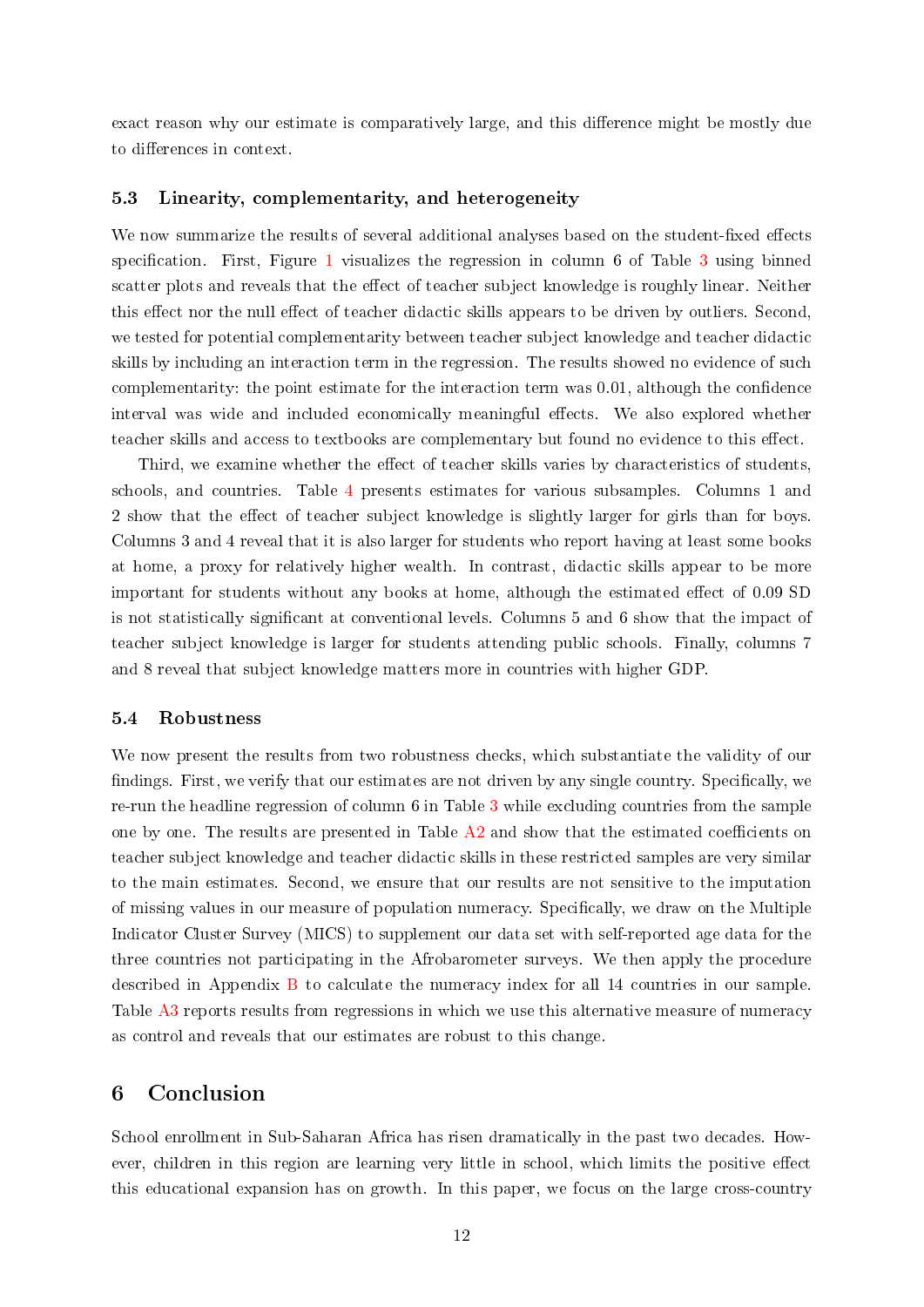differences behind this low average level of learning and examine to what extent differences in teacher quality can explain international learning gaps in the region.

Our analysis builds on novel data from PASEC 2019, which let us observe student achievement and two dimensions of teacher quality, subject knowledge and didactic skills, for 14 francophone Sub-Saharan African countries. To identify the causal effect of teacher skills, we exploit variation between reading and math in a student fixed-effects model. Our main finding is that teacher subject knowledge has a large positive effect on student achievement, whereas the effect of didactic skills is comparatively small and not statistically signicant at conventional levels. Together, the two dimensions of teacher quality explain 36 percent of the cross-country variation in average student achievement in our sample.

Our results show that teacher quality, and especially teacher subject knowledge, is a crucial driver of cross-country differences in learning. This is an important insight for policymakers in Sub-Saharan Africa who are trying to boost learning in schools, as it shows that there is a large payoff to recruiting more knowledgeable teachers. But given widespread difficulty to fill open positions, such improved recruitment might not be feasible in the short term  $-$  in any case, it would take many years for a change in recruitment practices to have an appreciable effect on average student learning. This renders in-service training for current teachers a potentially attractive alternative policy for boosting subject knowledge. While the quality of most teacher training programs is poor, recent research offers insights into how such programs can be designed to effectively boost teacher skills and student learning (see [World Bank](#page-14-1) [2018\)](#page-14-1).

# References

- <span id="page-12-5"></span>Abadie, A., Athey, S., Imbens, G. W. & Wooldridge, J. (2017), When Should You Adjust Standard Errors for Clustering?, NBER Working Paper No. 24003.
- <span id="page-12-3"></span>A'Hearn, B., Baten, J. & Crayen, D. (2009), `Quantifying Quantitative Literacy: Age Heaping and the History of Human Capital', The Journal of Economic History  $69(3)$ , 783-808.
- <span id="page-12-6"></span>Altonji, J. G., Elder, T. E. & Taber, C. R. (2005), `Selection on Observed and Unobserved Variables: Assessing the Effectiveness of Catholic Schools', Journal of Political Economy  $113(1), 151-184.$
- <span id="page-12-4"></span>Baten, J., Crayen, D. & Voth, H.-J. (2014), 'Numeracy and the Impact of High Food Prices in Industrializing Britain, 1780–1850', Review of Economics and Statistics  $96(3)$ , 418–430.
- <span id="page-12-0"></span>Baumert, J., Kunter, M., Blum, W., Brunner, M., Voss, T., Jordan, A., Klusmann, U., Krauss, S., Neubrand, M. & Tsai, Y.-M. (2010), 'Teachers' Mathematical Knowledge, Cognitive Activation in the Classroom, and Student Progress', American Educational Research Journal  $47(1), 133-180.$
- <span id="page-12-2"></span>Bergbauer, A. B., Hanushek, E. A. & Woessmann, L. (2021), 'Testing', Journal of Human Resources (forthcoming).
- <span id="page-12-1"></span>Bietenbeck, J. & Collins, M. (2020), `New Evidence on the Importance of Instruction Time for Student Achievement on International Assessments', Journal of Applied Econometrics (forthcoming).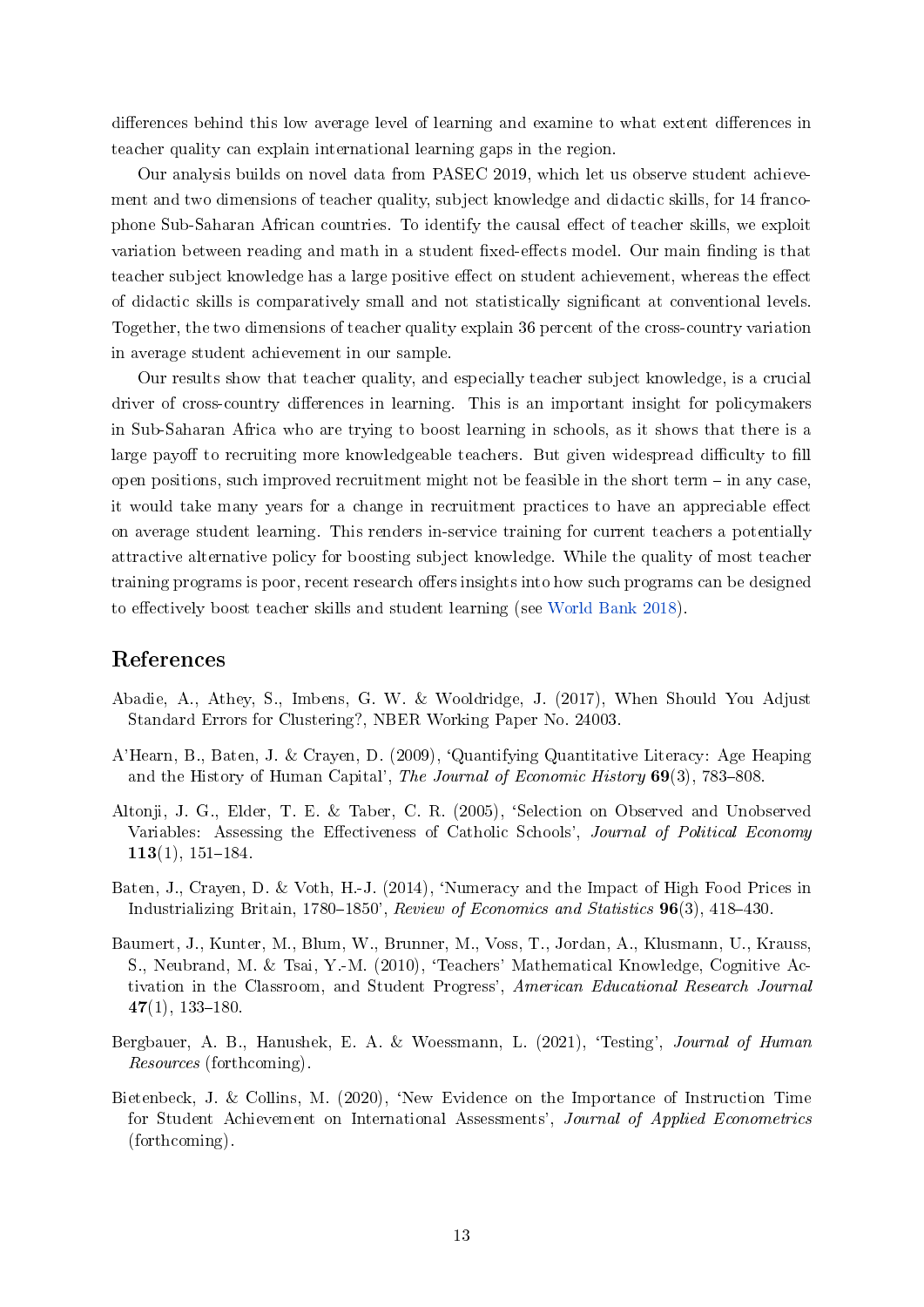- <span id="page-13-6"></span>Bietenbeck, J., Piopiunik, M. & Wiederhold, S. (2018), `Africa's Skill Tragedy: Does Teachers' Lack of Knowledge Lead to Low Student Performance?', Journal of Human Resources  $53(3)$ ,  $553-578$ .
- <span id="page-13-11"></span>Bold, T., Filmer, D., Molina, E. & Svensson, J. (2019), The Lost Human Capital: Teacher Knowledge and Student Achievement in Africa, World Bank Policy Research Working Paper No. 8849.
- <span id="page-13-16"></span>Cameron, A. C. & Miller, D. L. (2015), `A Practitioner's Guide to Cluster-Robust Inference', Journal of Human Resources  $50(2)$ , 317-372.
- <span id="page-13-12"></span>Cueto, S., León, J., Sorto, M. A. & Miranda, A. (2017), `Teachers' Pedagogical Content Knowledge and Mathematics Achievement of Students in Peru', Educational Studies in Mathematics  $94(3)$ ,  $329-345$ .
- <span id="page-13-14"></span>Duncan-Jones, R. (2002), *Structure and Scale in the Roman Economy*, Cambridge University Press.
- <span id="page-13-15"></span>Fredriksen, B. & Brar, S. (2015), Getting Textbooks to Every Child in Sub-Saharan Africa: Strategies for Addressing the High Cost and Low Availability Problem, World Bank Publications.
- <span id="page-13-3"></span>Hanushek, E. A. (2013), 'Economic Growth in Developing Countries: The Role of Human Capital', Economics of Education Review 37, 204-212.
- <span id="page-13-9"></span>Hanushek, E. A., Kinne, L., Lergetporer, P. & Woessmann, L. (2021), 'Patience, Risk-Taking and Human Capital Investment across Countries', Economic Journal (forthcoming).
- <span id="page-13-8"></span>Hanushek, E. A., Link, S. & Woessmann, L. (2013), `Does School Autonomy Make Sense Everywhere? Panel Estimates from PISA', Journal of Development Economics 104, 212-232.
- <span id="page-13-10"></span>Hanushek, E. A., Piopiunik, M. & Wiederhold, S. (2019), 'The Value of Smarter Teachers: International Evidence on Teacher Cognitive Skills and Student Performance', Journal of Human Resources  $54(4)$ , 857-899.
- <span id="page-13-4"></span>Hanushek, E. A. & Rivkin, S. G. (2006), 'Teacher Quality', Handbook of the Economics of  $Education 2, 1051–1078$
- <span id="page-13-5"></span>Hanushek, E. A. & Rivkin, S. G. (2012), 'The Distribution of Teacher Quality and Implications for Policy', Annual Review of Economics  $4(1)$ , 131–157.
- <span id="page-13-13"></span>Hanushek, E. A. & Woessmann, L. (2011), 'The Economics of International Differences in Educational Achievement', Handbook of the Economics of Education 3, 89-200.
- <span id="page-13-1"></span>Hanushek, E. A. & Woessmann, L. (2012a), `Do Better Schools Lead to More Growth? Cognitive Skills, Economic Outcomes, and Causation', Journal of Economic Growth  $17(4)$ , 267-321.
- <span id="page-13-2"></span>Hanushek, E. A. & Woessmann, L. (2012b), 'Schooling, Educational Achievement, and the Latin American Growth Puzzle', Journal of Development Economics 99(2), 497-512.
- <span id="page-13-0"></span>Hendricks, L. & Schoellman, T. (2018), 'Human Capital and Development Accounting: New Evidence from Wage Gains at Migration', The Quarterly Journal of Economics 133(2), 665– 700.
- <span id="page-13-7"></span>Hill, H. C., Rowan, B. & Ball, D. L. (2005), 'Effects of Teachers' Mathematical Knowledge for Teaching on Student Achievement', American Educational Research Journal 42(2), 371-406.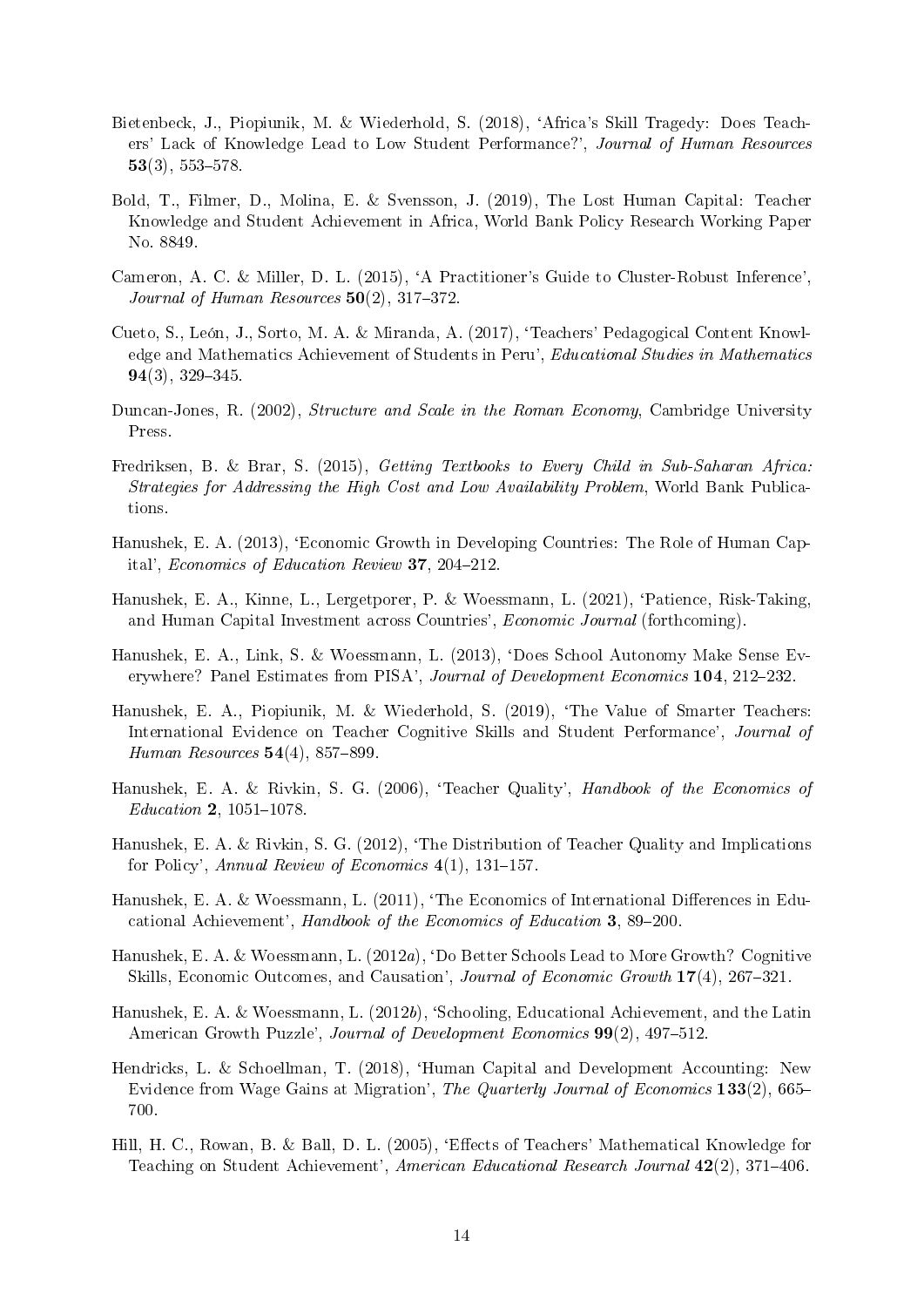- <span id="page-14-15"></span>Jerrim, J., Lopez-Agudo, L. A., Marcenaro-Gutierrez, O. D. & Shure, N. (2017), `What Happens when Econometrics and Psychometrics Collide? An Example Using the PISA Data', Economics of Education Review  $61, 51-58$ .
- <span id="page-14-0"></span>Jones, B. F. (2014), 'The Human Capital Stock: a Generalized Approach', American Economic  $Review 104(11), 3752-77.$
- <span id="page-14-6"></span>Lavy, V. (2015), 'Do differences in schools' instruction time explain international achievement gaps? evidence from developed and developing countries', The Economic Journal 125(588), F397-F424.
- <span id="page-14-10"></span>Marshall, J. H., Chinna, U., Nessay, P., Hok, U. N., Savoeun, V., Tinon, S. & Veasna, M. (2009), `Student Achievement and Education Policy in a Period of Rapid Expansion: Assessment Data Evidence from Cambodia', *International Review of Education* 55(4), 393-413.
- <span id="page-14-4"></span>Metzler, J. & Woessmann, L. (2012), 'The Impact of Teacher Subject Knowledge on Student Achievement: Evidence from Within-Teacher Within-Student Variation', Journal of Development Economics  $99(2)$ ,  $486-496$ .
- <span id="page-14-11"></span>Ngo, F. J. (2013), `The Distribution of Pedagogical Content Knowledge in Cambodia: Gaps and Thresholds in Math Achievement', Educational Research for Policy and Practice 12(2), 81– 100.
- <span id="page-14-2"></span>PASEC (2020), `PASEC 2019 Qualité des Systèmes Éducatifs en Afrique Subsaharienne Francophone: Performances et Environnement de l'Enseignement-Apprentissage au Primare'.
- <span id="page-14-3"></span>Rockoff, J. E., Jacob, B. A., Kane, T. J. & Staiger, D. O. (2011), 'Can You Recognize an Effective Teacher When You Recruit One?', Education Finance and Policy  $6(1)$ , 43-74.
- <span id="page-14-16"></span>Roodman, D., Nielsen, M. Ø., MacKinnon, J. G. & Webb, M. D.  $(2019)$ , 'Fast and Wild: Bootstrap Inference in Stata Using Boottest', The Stata Journal 19(1), 4-60.
- <span id="page-14-5"></span>Sadler, P. M., Sonnert, G., Coyle, H. P., Cook-Smith, N. & Miller, J. L. (2013), 'The Influence of Teachers' Knowledge on Student Learning in Middle School Physical Science Classrooms', American Educational Research Journal  $50(5)$ , 1020-1049.
- <span id="page-14-13"></span>Shulman, L. (1987), 'Knowledge and Teaching: Foundations of the New Reform', *Harvard Ed*ucational Review  $57(1)$ , 1-23.
- <span id="page-14-12"></span>Shulman, L. S. (1986), `Those Who Understand: Knowledge Growth in Teaching', Educational  $Researcher 15(2), 4-14.$
- <span id="page-14-9"></span>Woessmann, L. (2016), 'The Importance of School Systems: Evidence from International Differences in Student Achievement', Journal of Economic Perspectives 30(3), 3-32.
- <span id="page-14-1"></span>World Bank (2018), World Development Report 2018: Learning to Realize Education's Promise, The World Bank.
- <span id="page-14-8"></span>World Bank (2021a), GDP per Capita (current USD). [https://data.worldbank.org/](https://data.worldbank.org/indicator/NY.GDP.PCAP.CD) [indicator/NY.GDP.PCAP.CD.](https://data.worldbank.org/indicator/NY.GDP.PCAP.CD) Data accessed on May 25, 2022.
- <span id="page-14-14"></span>World Bank (2021b), Literacy Rate, Adult Total (Percent of People Ages 15 and Above). [https:](https://data.worldbank.org/indicator/SE.ADT.LITR.ZS) [//data.worldbank.org/indicator/SE.ADT.LITR.ZS.](https://data.worldbank.org/indicator/SE.ADT.LITR.ZS) Data accessed on May 25, 2022.
- <span id="page-14-7"></span>World Bank (2021c), Poverty Headcount Ratio at USD 1.90 a day (2011 PPP) (Percent of Population). [https://data.worldbank.org/indicator/SI.POV.DDAY?locations=ZG.](https://data.worldbank.org/indicator/SI.POV.DDAY?locations=ZG) Data accessed on May 25, 2022.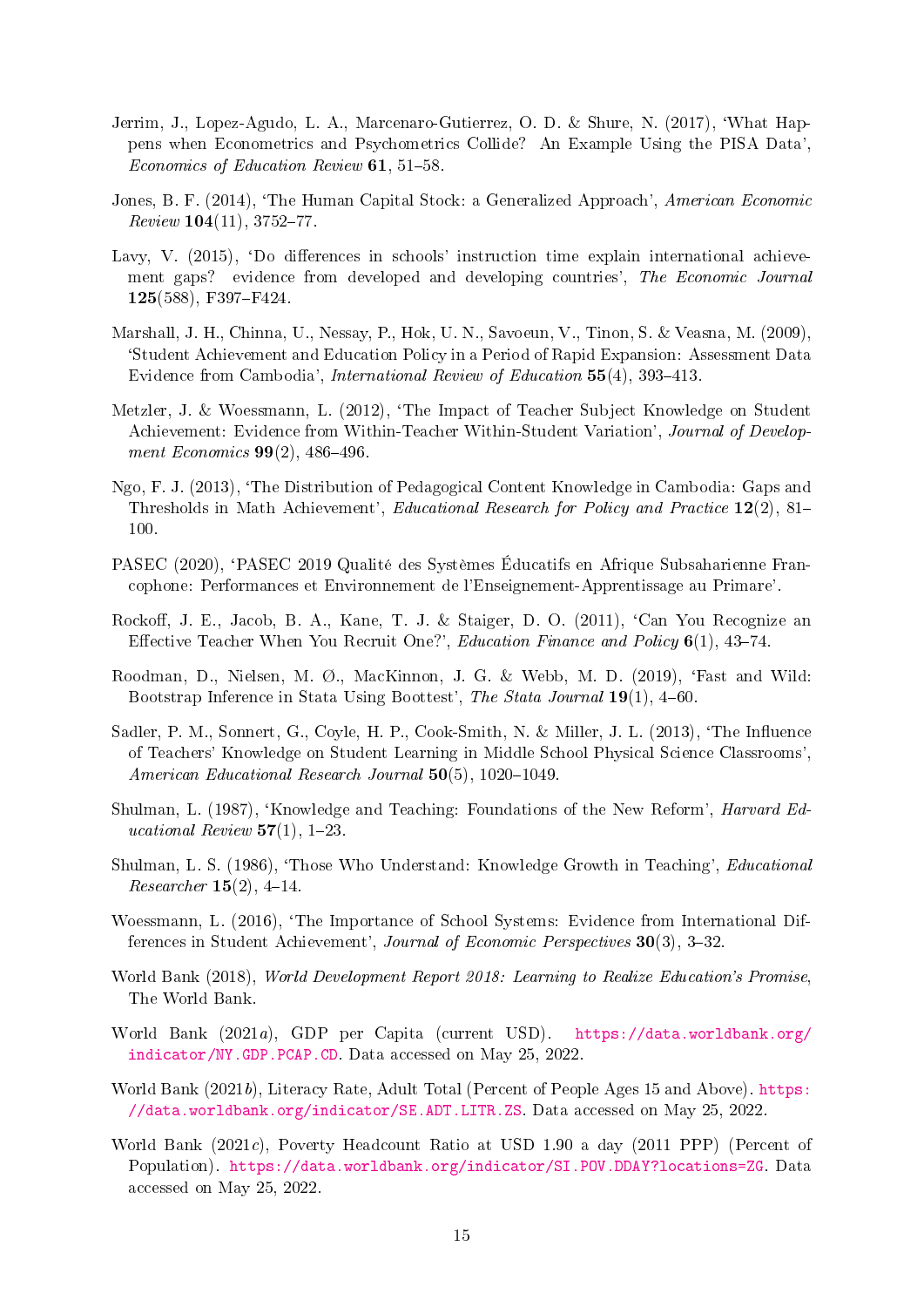<span id="page-15-0"></span>World Bank (2021d), School Enrollment, Primary (Percent Gross) in Low Income Countries. [https://data.worldbank.org/indicator/SE.PRM.ENRR.](https://data.worldbank.org/indicator/SE.PRM.ENRR) Data accessed on May 25, 2022.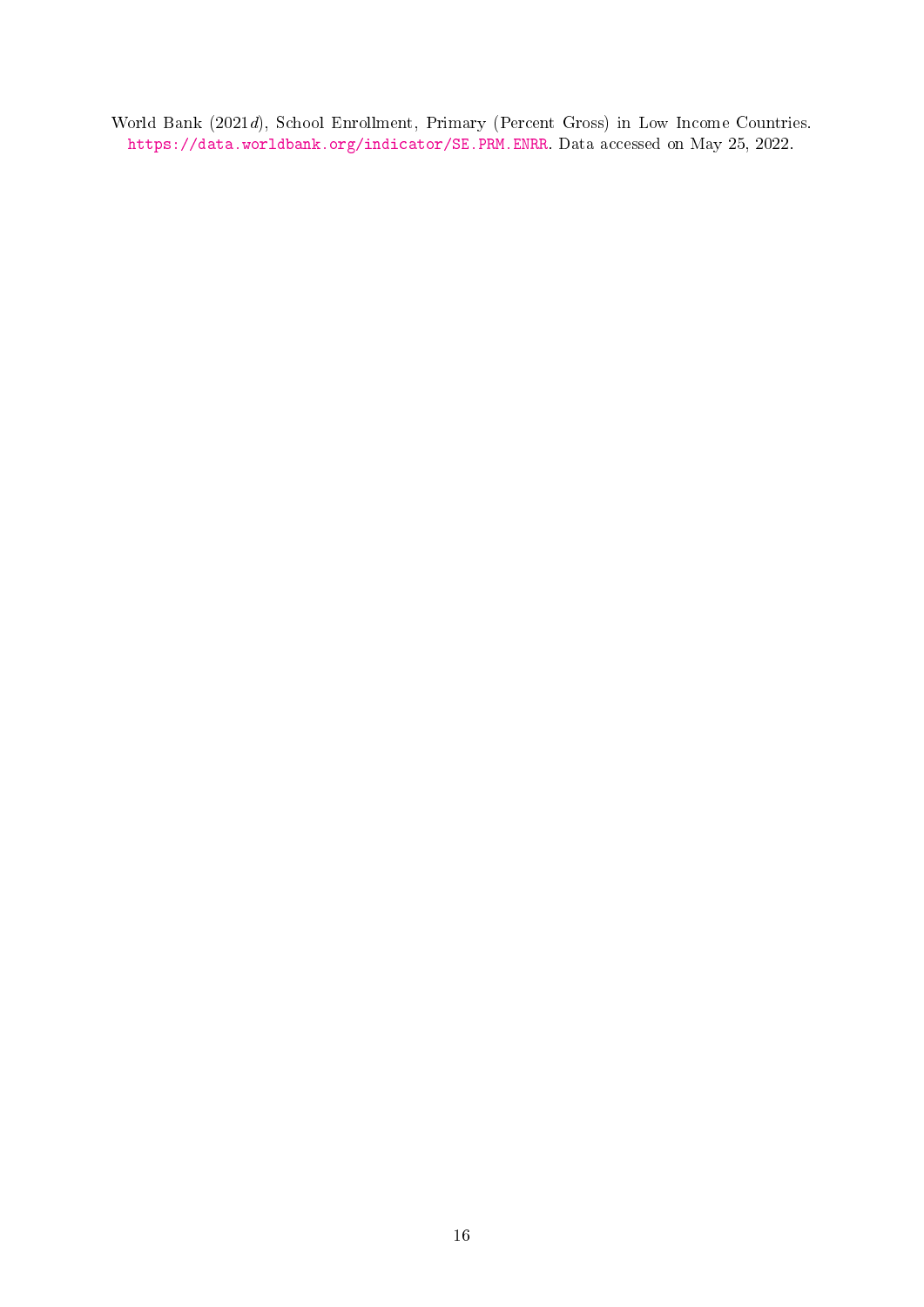Figure 1 Effects of teacher skills on student achievement

<span id="page-16-0"></span>

Notes: The figure shows estimates of the effects of teacher subject knowledge (Panel A) and teacher didactic skills (Panel B) on student achievement in reading and math. Regressions are based on the student fixed-effects specification in column 6 of Table [3.](#page-19-0) To construct these plots, we first residualize student achievement and teacher skills on the controls included in this specification. We then group the residualized teacher skills variables into 20 equal-sized bins and plot the mean residualized achievement for each bin. The regression line in each plot is based on the underlying student-level data and thus visualizes the regression in column 6 of Table [3.](#page-19-0)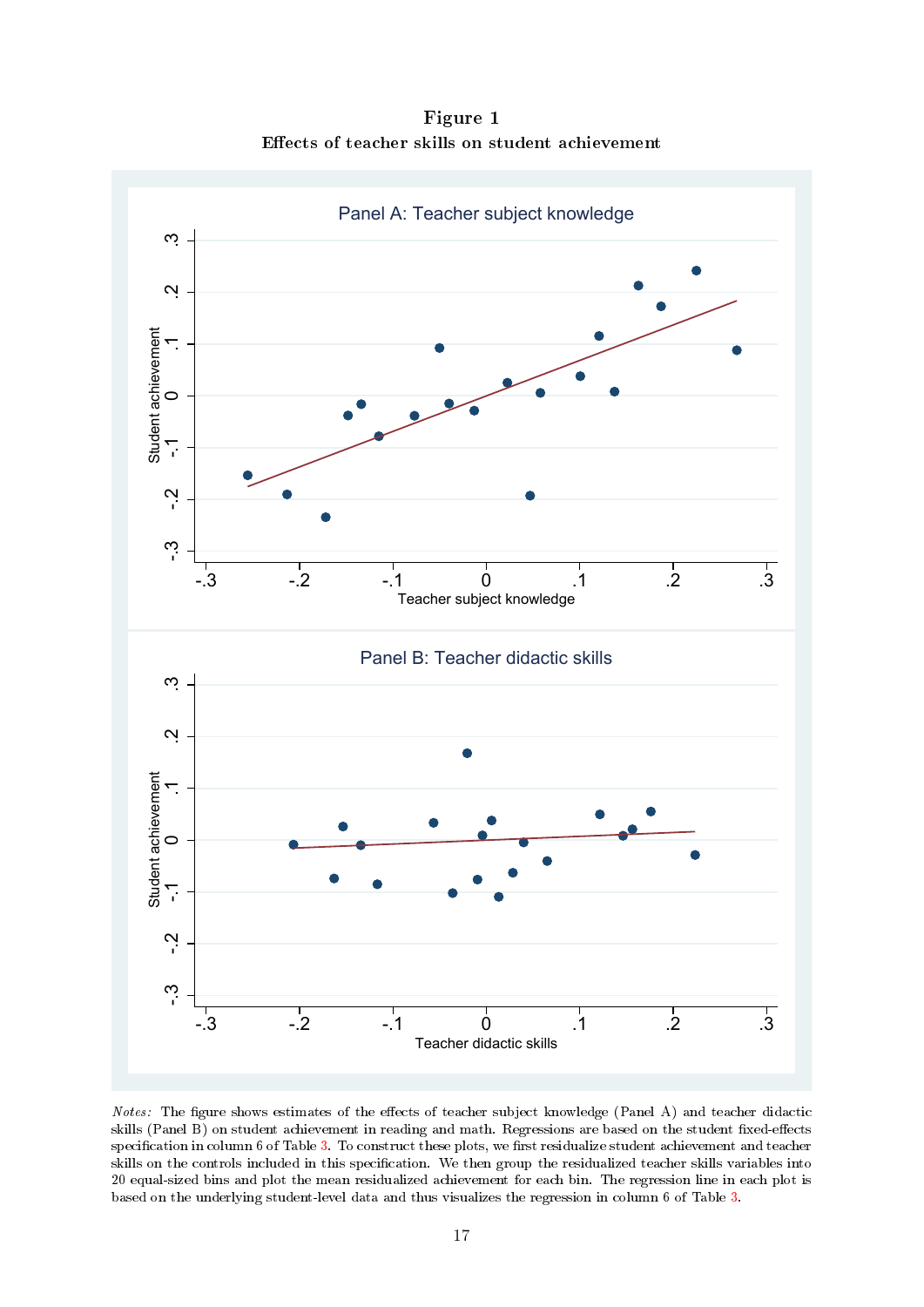| Table 1                   |
|---------------------------|
| <b>Summary statistics</b> |

<span id="page-17-0"></span>

|                                   | Mean    | $_{\rm SD}$ | Number of students |
|-----------------------------------|---------|-------------|--------------------|
| Student achievement               |         |             |                    |
| Reading z-score                   | 0.20    | 1.08        | 62,934             |
| Math z-score                      | $-0.02$ | 0.90        | 62,934             |
| Teacher skills                    |         |             |                    |
| Reading subject knowledge z-score | 0.00    | 0.59        | 62,934             |
| Math subject knowledge z-score    | 0.00    | 0.51        | 62,934             |
| Reading didactic skills z-score   | 0.00    | 0.52        | 62,934             |
| Math didactic skills z-score      | 0.00    | 0.53        | 62,934             |
| Student characteristics           |         |             |                    |
| Male                              | 0.51    | 0.50        | 62,917             |
| Age                               | 12.76   | 1.73        | 62,738             |
| Electricity available at home     | 0.65    | 0.48        | 59,222             |
| Student feels hungry in school    | 0.40    | 0.49        | 58,180             |
| Books at home:                    |         |             |                    |
| No books                          | 0.56    | 0.50        | 57,450             |
| Enough to fill one shelf          | 0.32    | 0.47        | 57,450             |
| Enough to fill two shelves        | 0.07    | 0.26        | 57,450             |
| Enough to fill a bookcase         | 0.04    | 0.19        | 57,450             |
| Literacy Parents:                 |         |             |                    |
| Illiterate                        | 0.21    | 0.41        | 57,216             |
| One parent literate               | 0.35    | 0.48        | 57,216             |
| Both parents literate             | 0.43    | 0.50        | 57,216             |
| School characteristics            |         |             |                    |
| Private school                    | 0.26    | 0.44        | 59,692             |
| Infrastructure index              | 50.00   | 10.00       | 61,131             |
| Enrollment                        | 47.81   | 40.89       | 62,934             |
| Multigrade school                 | 0.25    | 0.43        | 61,112             |
| School location:                  |         |             |                    |
| Town                              | 0.36    | 0.48        | 60,767             |
| Suburbs of town                   | 0.09    | 0.29        | 60,767             |
| Big village                       | 0.30    | 0.46        | 60,767             |
| Small village                     | 0.25    | 0.43        | 60,767             |
| Textbook availability             |         |             |                    |
| Own reading textbook in class     | 0.73    | 0.45        | 59,873             |
| Own math textbook in class        | 0.62    | 0.48        | 59,395             |
| Can bring reading textbook home   | 0.73    | 0.45        | 42,495             |
| Can bring math textbook home      | 0.74    | 0.44        | 35,965             |
| Population skills                 |         |             |                    |
| Literacy                          | 0.00    | 1.00        | 62,934             |
| Numeracy                          | 0.00    | 1.00        | 49,805             |
|                                   |         |             |                    |

Notes: The table shows means and standard deviations and the number of students observed with each variable for the 62,934 students included in the analysis sample.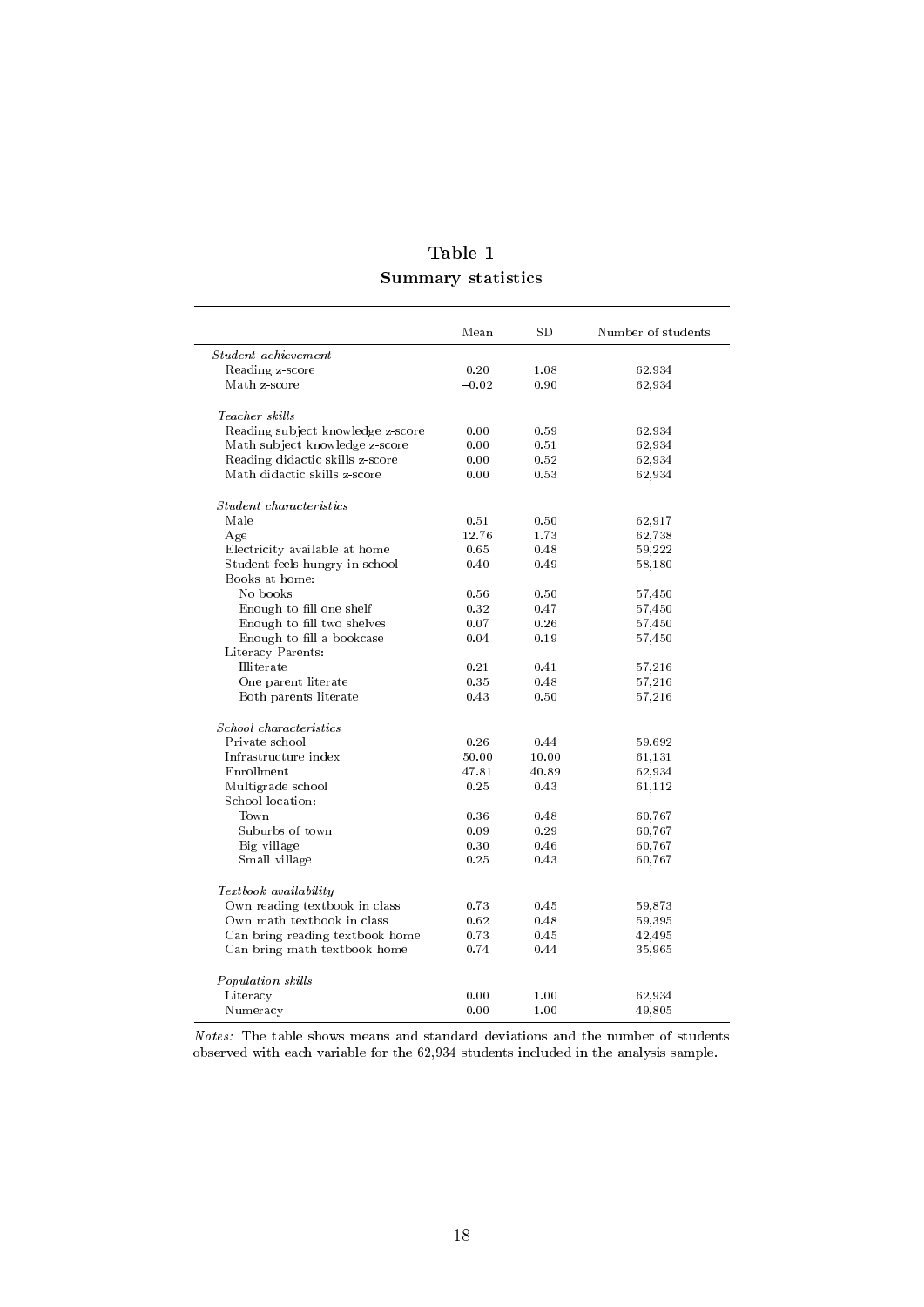<span id="page-18-0"></span>

|                              | (1)            | (2)            | (3)     | (4)              | (5)       | (6)      |
|------------------------------|----------------|----------------|---------|------------------|-----------|----------|
|                              |                |                |         | Panel A: Reading |           |          |
| Teacher subject knowledge    | $0.584**$      |                |         | $0.394**$        |           | 0.770    |
|                              | [0.016]        |                |         | [0.031]          |           | [0.102]  |
| Teacher didactic skills      |                | $0.600**$      |         |                  | $0.380**$ | $-0.460$ |
|                              |                | [0.029]        |         |                  | [0.033]   | [0.149]  |
| Population skills (literacy) |                |                | 0.098   | $-0.036$         | $-0.021$  | $-0.044$ |
|                              |                |                | [0.528] | [0.725]          | [0.821]   | [0.609]  |
| No. of observations          | 62,934         | 62,934         | 62,934  | 62,934           | 62,934    | 62,934   |
| R-squared                    | 0.104          | 0.083          | 0.008   | 0.369            | 0.359     | 0.373    |
|                              |                |                |         | Panel B: Math    |           |          |
| Teacher subject knowledge    | $0.454**$      |                |         | 0.327            |           | 0.242    |
|                              | [0.020]        |                |         | [0.129]          |           | [0.691]  |
| Teacher didactic skills      |                | $0.396**$      |         |                  | 0.255     | 0.085    |
|                              |                | [0.010]        |         |                  | [0.163]   | [0.845]  |
| Population skills (numeracy) |                |                | 0.091   | 0.004            | 0.016     | 0.006    |
|                              |                |                | [0.479] | [0.960]          | [0.884]   | [0.929]  |
| No. of observations          | 62,934         | 62,934         | 62,934  | 62,934           | 62,934    | 62,934   |
| R-squared                    | 0.066          | 0.055          | 0.008   | 0.260            | 0.258     | 0.260    |
| Controls included:           |                |                |         |                  |           |          |
| Student characteristics      | no             | no             | no      | yes              | yes       | yes      |
| School characteristics       | n <sub>0</sub> | n <sub>0</sub> | no      | yes              | yes       | yes      |
| Textbook availability        | n <sub>0</sub> | n <sub>0</sub> | no      | yes              | yes       | yes      |

# Table 2 Benchmark estimates

Notes: The table shows estimates of regressions of student achievement in reading (Panel A) and math (Panel B) on teacher subject knowledge and teacher didactic skills. Regressions are based on the specification in Equation [1.](#page-7-0) All regressions use student sampling weights and give equal weight to all countries. For a detailed list of student characteristics, school characteristics, and textbook availability controls included in some of the regressions, see Table [1.](#page-17-0) p values in brackets are based on the wild cluster bootstrap procedure suggested by [Cameron & Miller](#page-13-16) [\(2015\)](#page-13-16) and account for clustering at the country level.  $*$  p<0.10,  $*$  $*$  p<0.05,  $***$  p<0.01.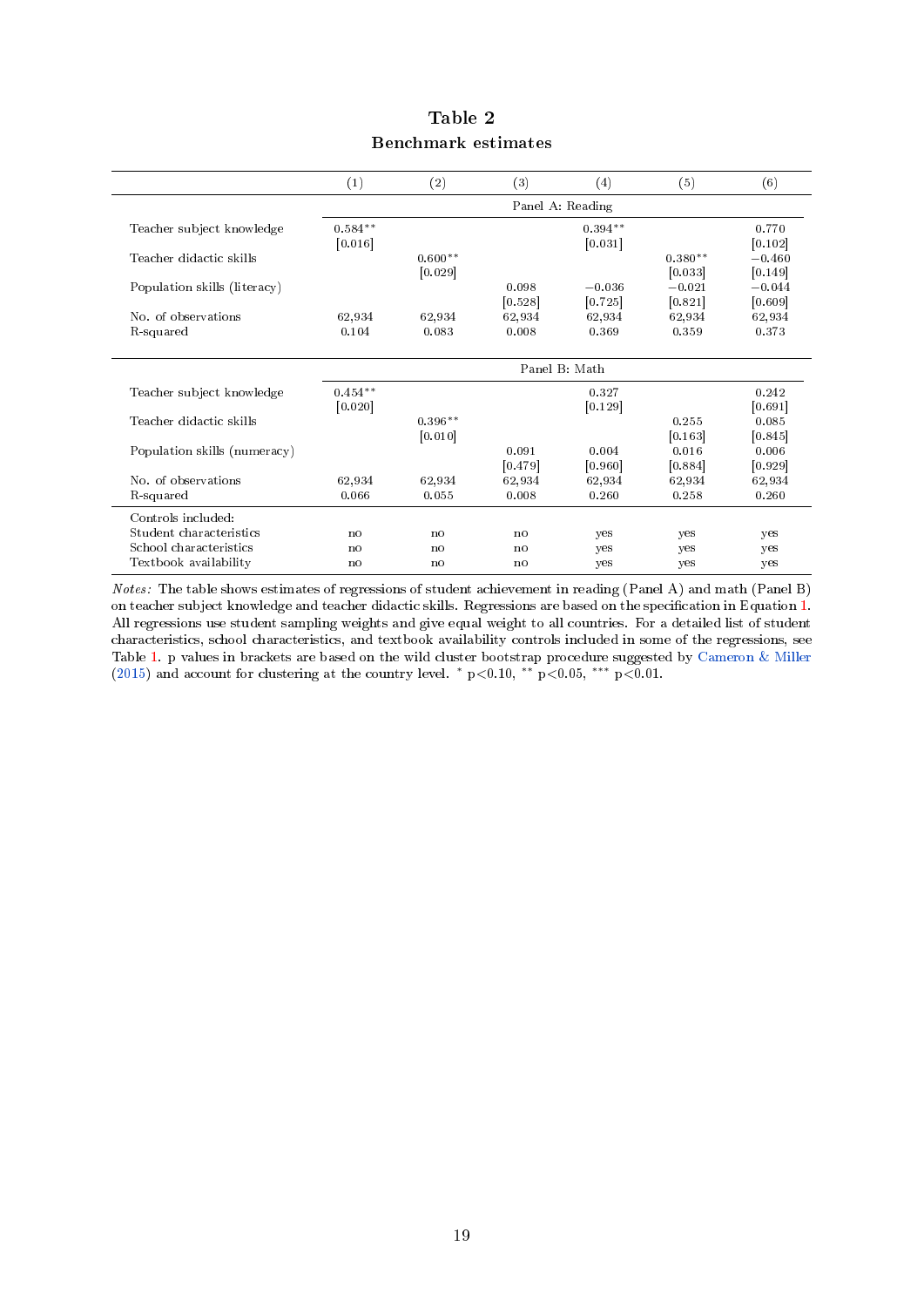<span id="page-19-0"></span>

|                           | (1)       | $\left( 2\right)$ | (3)     | $^{(4)}$  | (5)       | $^{\rm (6)}$ |
|---------------------------|-----------|-------------------|---------|-----------|-----------|--------------|
| Teacher subject knowledge | $0.710**$ |                   |         | $0.720**$ |           | $0.685***$   |
|                           | [0.040]   |                   |         | [0.017]   |           | [0.008]      |
| Teacher didactic skills   |           | $0.579*$          |         |           | $0.576**$ | 0.074        |
|                           |           | [0.056]           |         |           | [0.033]   | [0.628]      |
| Population skills         |           |                   | 0.042   | 0.063     | 0.048     | 0.062        |
|                           |           |                   | [0.525] | [0.343]   | [0.502]   | [0.351]      |
| No. of observations       | 125,868   | 125,868           | 125,868 | 125,868   | 125,868   | 125,868      |
| R-squared                 | 0.271     | 0.177             | 0.111   | 0.278     | 0.182     | 0.279        |
| Controls included:        |           |                   |         |           |           |              |
| Textbook availability     | no        | no                | no      | yes       | yes       | yes          |

# Table 3 Student fixed-effects estimates

Notes: The table shows estimates of the effects of teacher subject knowledge and teacher didactic skills on student achievement in reading and math. Regressions are based on the student fixed-effects specification in Equation [2.](#page-7-1) All regressions use student sampling weights and give equal weight to all countries. p values in brackets are based on the wild cluster bootstrap procedure suggested by [Cameron & Miller](#page-13-16) [\(2015\)](#page-13-16) and account for clustering at the country level.  $*$  p<0.10,  $**$  p<0.05,  $***$  p<0.01.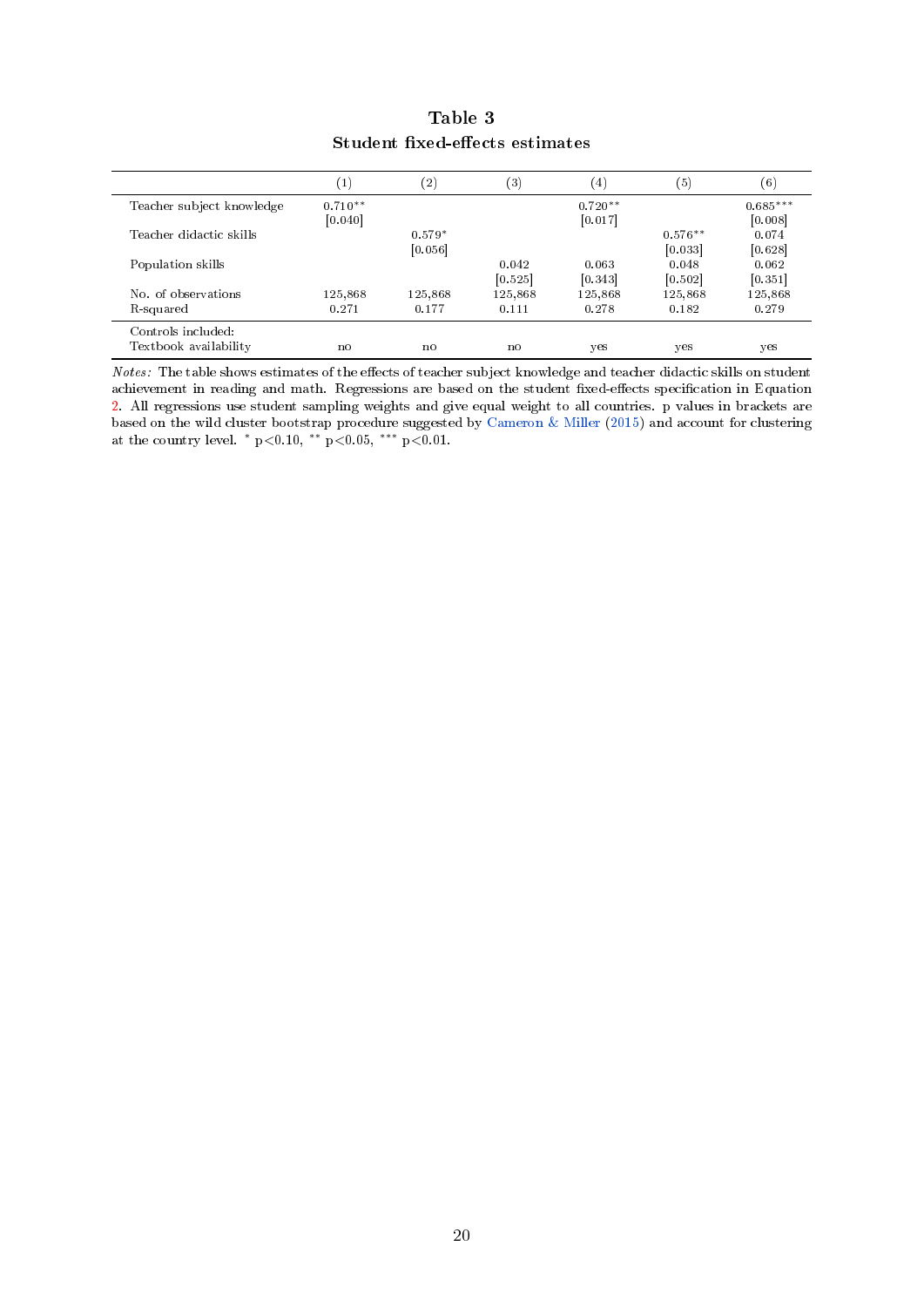<span id="page-20-0"></span>

|                           |                                                | Gender                                                                         |                       | Books at home       |                                                | School type                                    |                     | Country's GDP                                                         |
|---------------------------|------------------------------------------------|--------------------------------------------------------------------------------|-----------------------|---------------------|------------------------------------------------|------------------------------------------------|---------------------|-----------------------------------------------------------------------|
|                           | Girls                                          | <b>Boys</b>                                                                    | No books              | Some books          | Public                                         | Private                                        | Below median        | Above median                                                          |
| Teacher subject knowledge | $.723***$                                      | $0.649***$                                                                     | $0.633***$            | $0.731**$           | $0.670***$                                     | $0.537*$                                       | 0.475               | $1.011**$                                                             |
|                           |                                                |                                                                                |                       |                     |                                                |                                                |                     |                                                                       |
| Teacher didactic skills   | $\begin{bmatrix} 0.006 \\ 0.071 \end{bmatrix}$ |                                                                                | $[0.002]$<br>$0.093$  | [0.040]             | $\begin{bmatrix} 0.005 \\ 0.065 \end{bmatrix}$ | $\begin{bmatrix} 0.089 \\ 0.077 \end{bmatrix}$ | [0.203]             |                                                                       |
|                           |                                                |                                                                                |                       |                     |                                                |                                                |                     |                                                                       |
| No. of observations       | $[0.680]$<br>$61,814$                          | $\begin{array}{c} [0.002] \\ 0.083 \\ 0.510] \\ [0.510] \\ 64.020 \end{array}$ | $[0.496]$<br>$69,214$ | $[0.914]$<br>45,686 | $[0.668]$<br>$93,358$                          | $\frac{0.788}{26,026}$                         | $[0.969]$<br>74,130 | $\begin{array}{c} [0.016] \\ -1.031 \\ [0.172] \\ 51,738 \end{array}$ |
| R <sub>squared</sub>      | 0.315                                          | 0.248                                                                          | 0.226                 | 0.412               | 0.233                                          | 0.421                                          | 0.132               | 0.444                                                                 |

|   | Ξ |
|---|---|
|   | c |
| F | č |
|   |   |
|   |   |

scuoon type as muccaucu nu ne coutum neaters. The number or observations in these spectrications is lower train tratit in coutum o or table of the sample by comerties' GDP per capita, with GDP data downloaded in March 202 school type as indicated in the column headers. The number of observations in these specications is lower than that in column 6 of Table [3](#page-19-0) due to missing information on these variables. Columns 7 and 8 split the sample by countries' GDP per capita, with GDP data downloaded in March 2022 from the World Bank website: https://data.worldbank.org/indicator/NY.GDP.PCAP.PP.KD. Regressions are based on the student fixed-effects specification in Equation [2.](#page-7-1) All regressions use student sampling weights and give equal weight to all countries. p values in brackets are based on the wild cluster bootstrap procedure suggested by [Cameron](#page-13-16) & Miller [\(2015\)](#page-13-16) and account for clustering at the country level. <sup>\*</sup> p<0.10, <sup>\*\*\*</sup> p<0.05, <sup>\*\*\*</sup> p<0.01.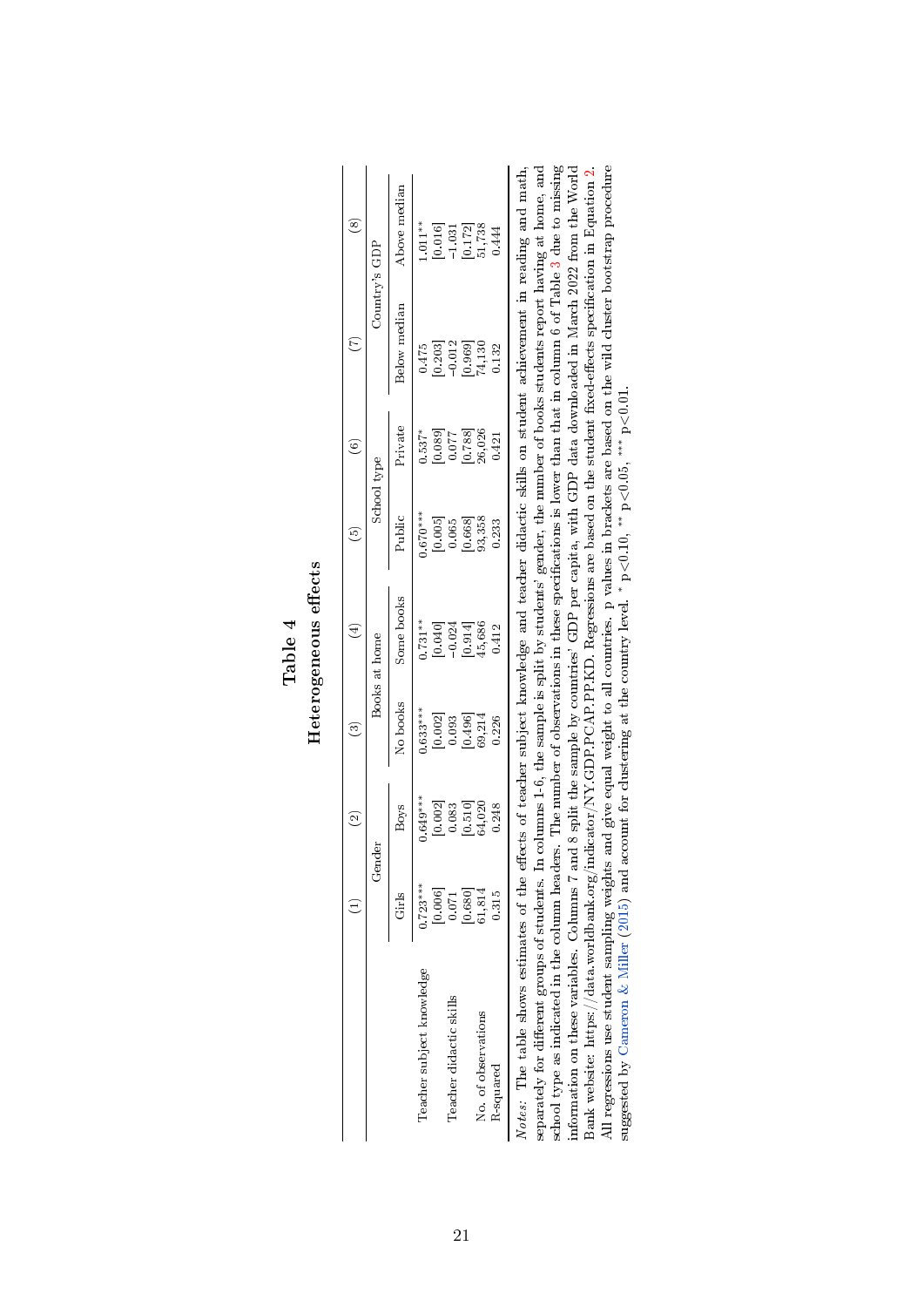# A Additional tables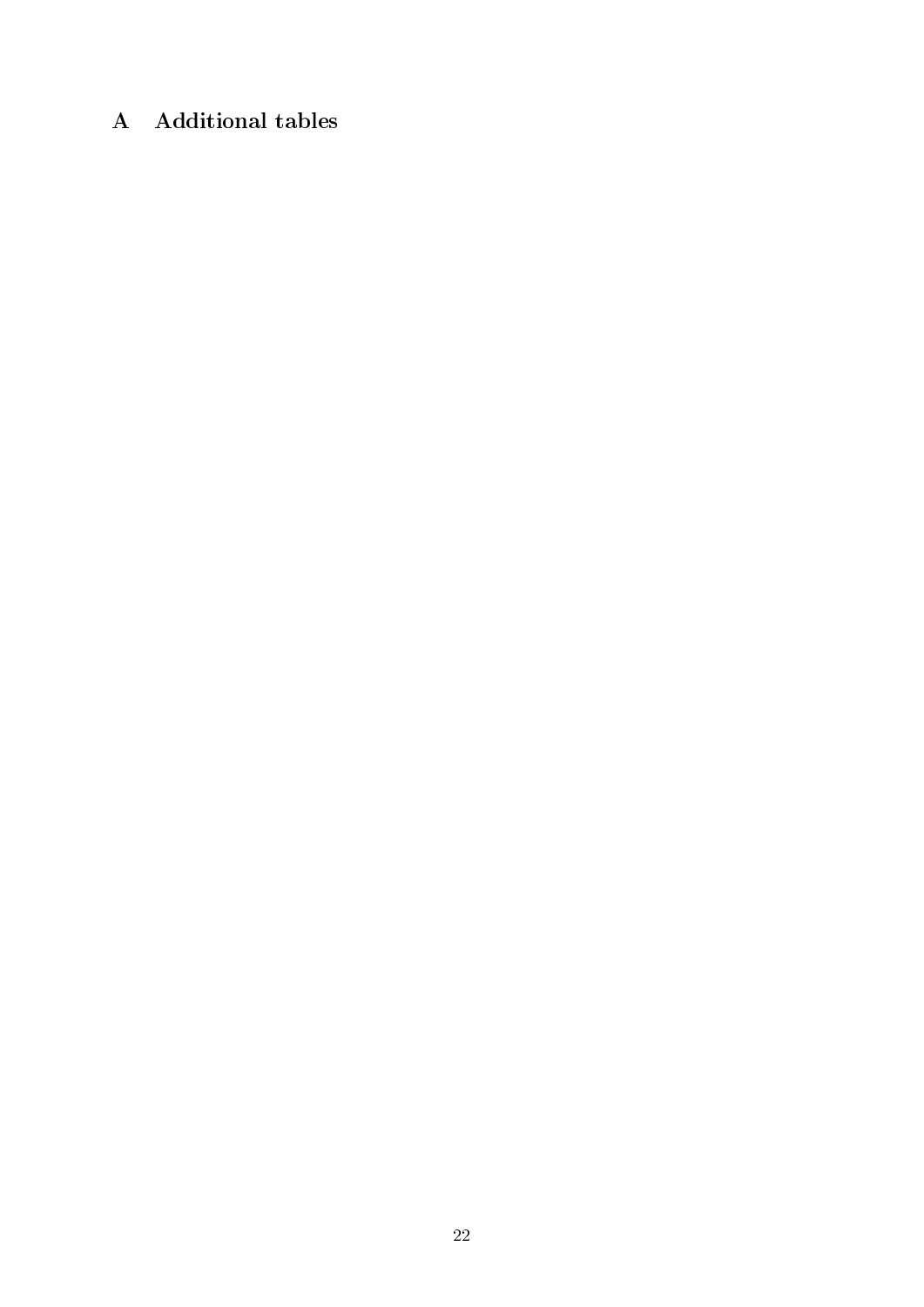<span id="page-22-0"></span>

|                                                                     | ВDI              | <b>BEN</b>       | BFA              | Ğ                          | CMR                                  | COD                                                          | CO<br>C                                                      | GAB                         | <b>GIN</b>                                                             | <b>NIDG</b>                                                         | <b>NER</b>                           | <b>SEN</b>                 | TCD                                                                                                   | TGO                                             |
|---------------------------------------------------------------------|------------------|------------------|------------------|----------------------------|--------------------------------------|--------------------------------------------------------------|--------------------------------------------------------------|-----------------------------|------------------------------------------------------------------------|---------------------------------------------------------------------|--------------------------------------|----------------------------|-------------------------------------------------------------------------------------------------------|-------------------------------------------------|
| $Student\ a$ chievement<br>Reading<br>Math                          | 489.95<br>546.01 | 585.74<br>533.82 | 551.48<br>547.17 | 502.80<br>453.97           | 529.71<br>488.13                     | 472.69<br>462.09                                             | 542.01<br>489.11                                             | 644.67<br>554.61            | 502.93<br>482.27                                                       | 459.49<br>468.32                                                    | $\frac{471.02}{461.80}$              | 575.90<br>557.58           | 450.88<br>437.78                                                                                      | $\begin{array}{c} 196.09 \\ 195.39 \end{array}$ |
| Teacher skills                                                      |                  |                  |                  |                            |                                      |                                                              |                                                              |                             |                                                                        |                                                                     |                                      |                            |                                                                                                       |                                                 |
| Reading subject knowledge                                           | $461.50\,$       | 548.40           | 550.40           |                            |                                      |                                                              |                                                              |                             |                                                                        |                                                                     |                                      |                            |                                                                                                       |                                                 |
| Math subject knowledge                                              | 536.30           | 571.10           | 532.20           |                            |                                      |                                                              |                                                              |                             |                                                                        |                                                                     |                                      |                            |                                                                                                       |                                                 |
| Reading didactic skills                                             | 457.00           | 536.20           | 543.10           | 589.30<br>548.30<br>578.90 | 542.70<br>517.50<br>518.80<br>518.50 | $\begin{array}{c} 420.90 \\ 431.40 \\ 437.40 \\ \end{array}$ | $\begin{array}{c} 467.30 \\ 430.70 \\ 430.42.80 \end{array}$ | 548.50<br>551.70<br>5521.40 | $\begin{array}{l} 14\,9.70\\ 13\,7.00\\ 46\,0.40\\ 9.00\\ \end{array}$ | $\begin{array}{c} 407.30 \\ 485.30 \\ 450.50 \\ 479.90 \end{array}$ | 484.50<br>484.00<br>487.40<br>518.30 | 561.80<br>562.50<br>562.53 | $\begin{array}{c} 420.80 \\ 419.30 \\ 436.30 \\ \end{array}$                                          | 546.80<br>556.10<br>570.10                      |
| Math didactic skills                                                | 193.90           | 551.70           | 558.30           | 533.40                     |                                      |                                                              |                                                              |                             |                                                                        |                                                                     |                                      |                            |                                                                                                       |                                                 |
| Notes: The table shows means of student achievement and teacl       |                  |                  |                  |                            |                                      |                                                              |                                                              |                             |                                                                        |                                                                     |                                      |                            | her skills by country. Country abbreviations: $BBN =$ Benin, $BFA =$ Burkina Faso, $BDI =$ Burundi, ( | $\overline{\text{CMR}}$                         |
| Cameroon, $CIV = I$ vory $Coast$ , $GAB = Ga$ bon, $GIN = Giunea$ , |                  |                  |                  |                            |                                      |                                                              |                                                              |                             |                                                                        |                                                                     |                                      |                            | $Madagascar$ , NER = Niger, SEN = Senegal, TGO = Togo, COD = Democratic Republic of Congo.            |                                                 |
| $\text{COG} = \text{Republic of Congo}, \text{TCD} = \text{Chad}.$  |                  |                  |                  |                            |                                      |                                                              |                                                              |                             |                                                                        |                                                                     |                                      |                            |                                                                                                       |                                                 |

| ـ<br>م∣ام<br>س | ist is                                            |
|----------------|---------------------------------------------------|
| j              | Aeans of student achievement and teacher skills b |

 $\check{\leq}$ I

23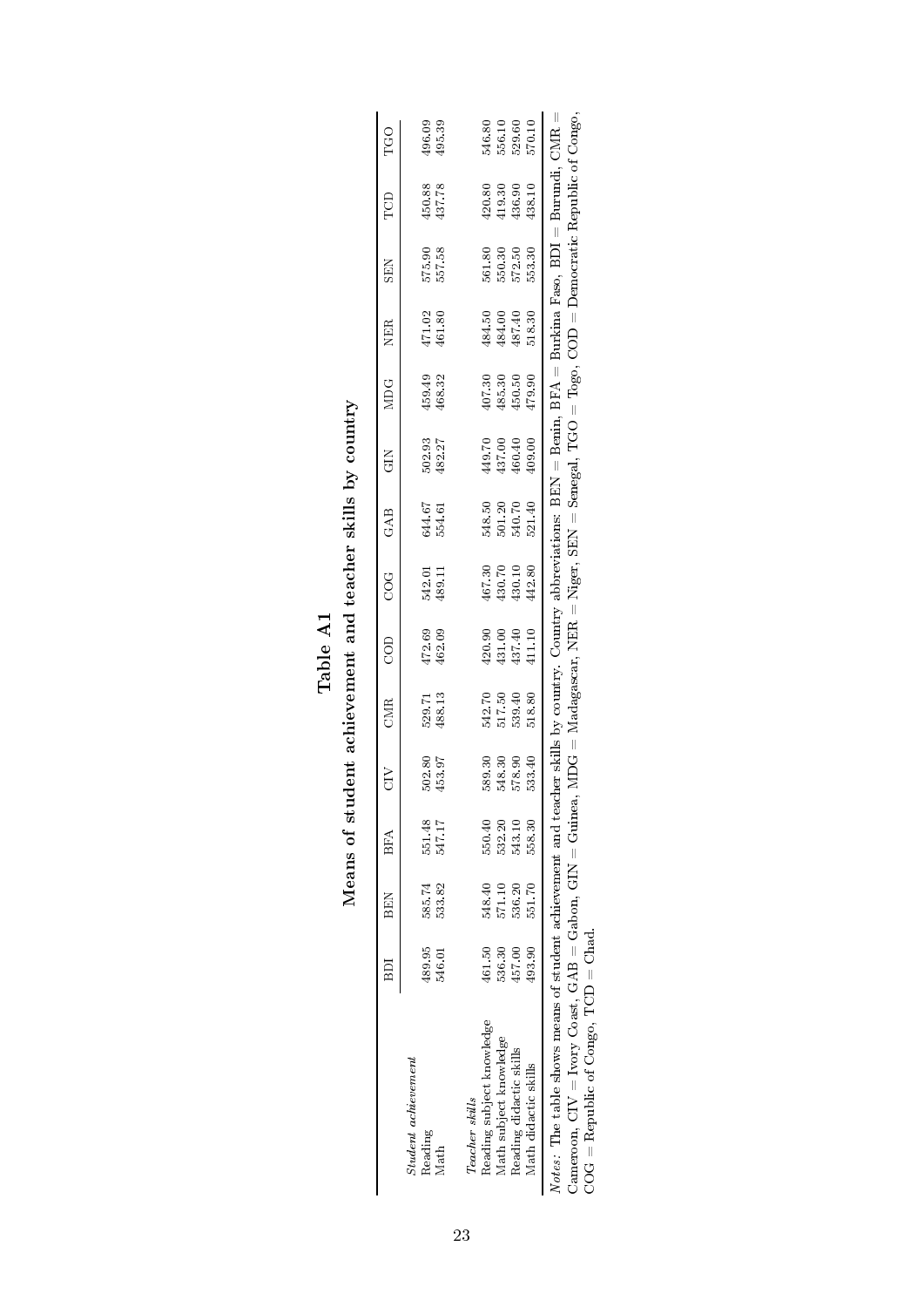<span id="page-23-0"></span>

|                                                                    |                                                                                      |                                                                       | $\frac{1}{2}$                                                          |                                                                                               | စ                                                                                            | $\odot$                                                                                                         | $\widehat{C}$                                                                                | $\circledast$                                                                                                | $\odot$                                                                                | (10)                                                                                                                              | $\begin{pmatrix} 1 \\ 2 \end{pmatrix}$                                                                 | (12)                                                                                                                                         | $(13)$                                                                                          | $\left(14\right)$                                                                     |
|--------------------------------------------------------------------|--------------------------------------------------------------------------------------|-----------------------------------------------------------------------|------------------------------------------------------------------------|-----------------------------------------------------------------------------------------------|----------------------------------------------------------------------------------------------|-----------------------------------------------------------------------------------------------------------------|----------------------------------------------------------------------------------------------|--------------------------------------------------------------------------------------------------------------|----------------------------------------------------------------------------------------|-----------------------------------------------------------------------------------------------------------------------------------|--------------------------------------------------------------------------------------------------------|----------------------------------------------------------------------------------------------------------------------------------------------|-------------------------------------------------------------------------------------------------|---------------------------------------------------------------------------------------|
|                                                                    |                                                                                      |                                                                       |                                                                        |                                                                                               |                                                                                              |                                                                                                                 | Country excluded:                                                                            |                                                                                                              |                                                                                        |                                                                                                                                   |                                                                                                        |                                                                                                                                              |                                                                                                 |                                                                                       |
|                                                                    | 6D1                                                                                  | BEN                                                                   | BFA                                                                    |                                                                                               | CMR                                                                                          | COD                                                                                                             | C<br>C                                                                                       | GAB                                                                                                          | GIN<br>G                                                                               | MDG                                                                                                                               | <b>NER</b>                                                                                             | <b>SEN</b>                                                                                                                                   | B                                                                                               | <b>DOL</b>                                                                            |
| Teacher subject knowledge                                          |                                                                                      | $0.726***$                                                            | $0.764***$                                                             |                                                                                               |                                                                                              |                                                                                                                 |                                                                                              |                                                                                                              |                                                                                        |                                                                                                                                   |                                                                                                        |                                                                                                                                              |                                                                                                 |                                                                                       |
| Teacher didactic skills                                            | $\begin{bmatrix} 0.544 \\ 0.107 \\ 0.067 \\ 0.071 \\ 0.710 \\ 116,052 \end{bmatrix}$ | $\begin{array}{c} [0.000] \\ 0.107 \\ [0.350] \\ 118,222 \end{array}$ | $\begin{array}{c} [0.002] \\ -0.024 \\ [0.888] \\ 112,870 \end{array}$ |                                                                                               |                                                                                              |                                                                                                                 |                                                                                              |                                                                                                              |                                                                                        |                                                                                                                                   |                                                                                                        |                                                                                                                                              |                                                                                                 |                                                                                       |
| No. of observations                                                |                                                                                      |                                                                       |                                                                        | $\begin{array}{l} 0.693^{***} \ 0.007 \ 0.105 \ 0.105 \ 0.550] \ 118,246 \ 0.266 \end{array}$ | $\begin{bmatrix} 0.690^{**} \ [0.005] \ 0.079 \ [0.597] \ [116,422] \ 116,422 \end{bmatrix}$ | $\begin{array}{c} 1.632^{***} \\ [0.005] \\ [0.149] \\ [0.497] \\ [0.497] \\ [17,108] \\ [117,108] \end{array}$ | $\begin{bmatrix} 650^{**} \ [0.013] \ [0.114] \ [0.598] \ [0.598] \ [118,018] \end{bmatrix}$ | $\begin{array}{c} 0.545**\\ [0.004]\\ [0.003]\\ [0.418]\\ [0.418]\\ [20,008\\ [20,008\\ 0.213\\ \end{array}$ | $\begin{array}{c} 0.649^{***} \ 0.009] \ 0.182 \ 0.311] \ 120,218 \ 0.296 \end{array}$ | $\begin{bmatrix} .858^* \ 0.082 \ 0.039 \ 0.039 \ 0.735 \end{bmatrix} \ \begin{bmatrix} 0.7352 \ 116,352 \ 116,352 \end{bmatrix}$ | $\begin{array}{l} 0.739^{***} \ \hline 10.002] \ -0.024 \ -0.886] \ \hline 14,710 \ 0.298 \end{array}$ | $\begin{bmatrix} * & * & * & * \ 0 & 0 & 10 \ 0 & 0 & 9 & 9 \ 0 & 0 & 5 & 6 \ 0 & 1 & 8 & 20 \ 0 & 1 & 8 & 20 \ 0 & 0 & 2 & 8 \end{bmatrix}$ | $\begin{array}{c} 1.695^{***} \ [0.004] \ [0.0074] \ [0.635] \ [0.635] \ [116,220] \end{array}$ | $\begin{array}{l} 0.712**\ 0.007]\ 0.005\ 0.005\ 0.985]\ 113,634\ 0.293\ \end{array}$ |
| R squared                                                          | 0.262                                                                                | 0.299                                                                 | 0.300                                                                  |                                                                                               |                                                                                              |                                                                                                                 |                                                                                              |                                                                                                              |                                                                                        |                                                                                                                                   |                                                                                                        |                                                                                                                                              |                                                                                                 |                                                                                       |
| Notes: The table shows estimates of the effects of teacher subject |                                                                                      |                                                                       |                                                                        |                                                                                               |                                                                                              |                                                                                                                 |                                                                                              | mowledge and teacher didactic skills on student                                                              |                                                                                        |                                                                                                                                   | achievement in reading and math. In each specification                                                 |                                                                                                                                              |                                                                                                 |                                                                                       |

Table A2<br>Robustness: leaving one country out at a time Robustness: leaving one country out at a time

one of the fourteen countries is excluded from the sample as indicated in the column header. For country abhreviations, see the notes to Table A1. Regressions are based on the student fixed-effects specification in Equati Notes: The table shows estimates of the effects of teacher subject knowledge and teacher didactic skills on student achievement in reading and math. In each specification, one of the fourteen countries is excluded from the sample as indicated in the column header. For country abbreviations, see the notes to Table [A1.](#page-22-0) Regressions are based on the student fixed-effects specification in Equation [2.](#page-7-1) All regressions use student sampling weights and give equal weight to all countries. p values in brackets are based on the wild cluster bootstrap procedure suggested by [Cameron](#page-13-16) & Miller [\(2015\)](#page-13-16) and account for clustering at the country level. <sup>\*</sup> p<0.10, <sup>\*\*\*</sup> p<0.05, <sup>\*\*\*</sup> p<0.01.  $\vert$   $\vert$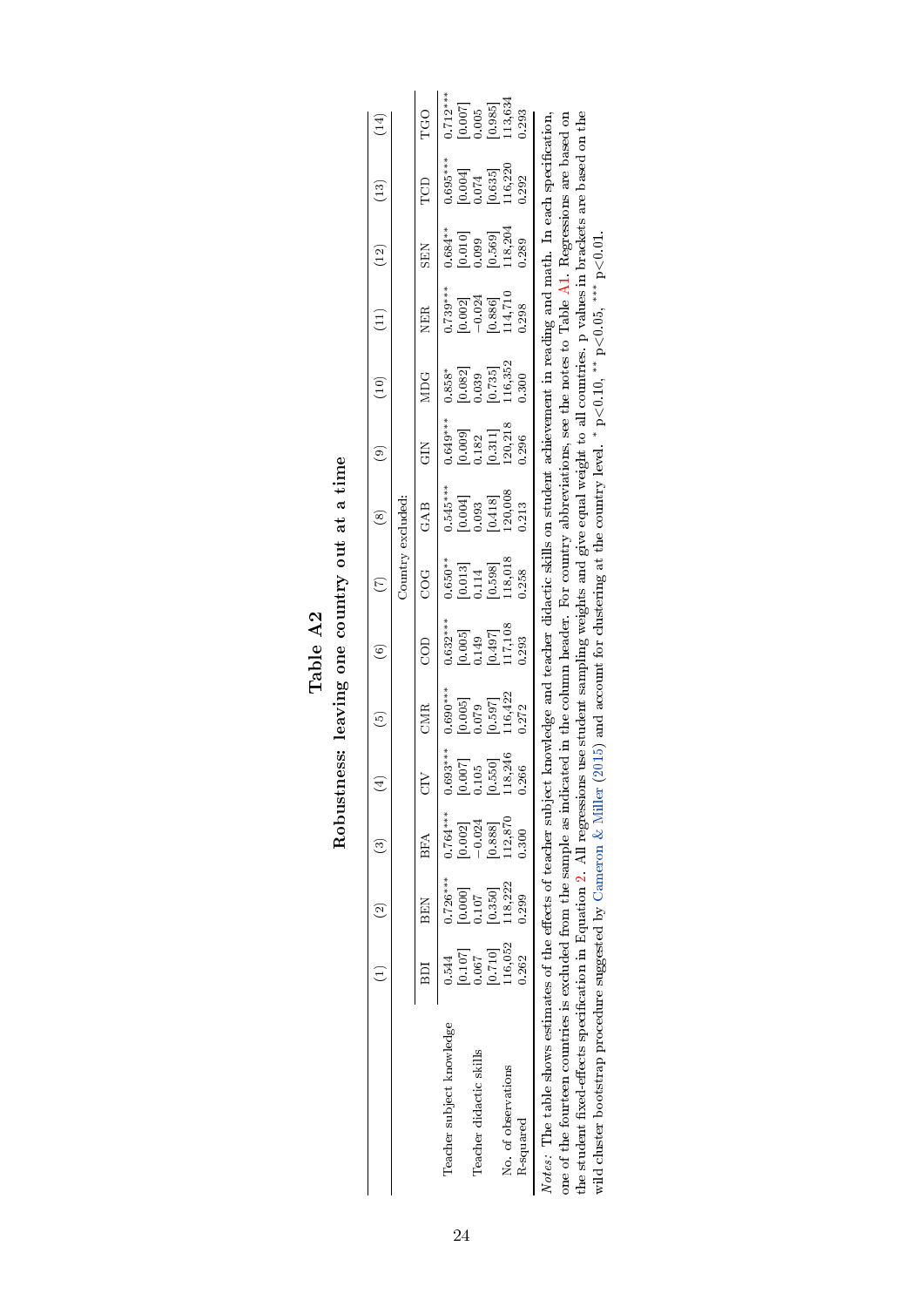<span id="page-24-0"></span>

|                           | $\mathbf{1}$ | $\left( 2\right)$ | $^{\rm (3)}$ | $\left(4\right)$ |
|---------------------------|--------------|-------------------|--------------|------------------|
| Teacher subject knowledge | $0.733**$    |                   |              | $0.703***$       |
|                           | [0.024]      |                   |              | [0.002]          |
| Teacher didactic skills   |              | $0.576**$         |              | 0.064            |
|                           |              | [0.037]           |              | [0.684]          |
| Population skills         | 0.092        | 0.037             | 0.028        | 0.091            |
|                           | [0.522]      | [0.668]           | [0.820]      | [0.505]          |
| No. of observations       | 125,868      | 125,868           | 125,868      | 125,868          |
| R-squared                 | 0.279        | 0.180             | 0.112        | 0.280            |

Table A3 Robustness: alternative measure of population numeracy

Notes: The table shows estimates of the effects of teacher subject knowledge and teacher didactic skills on student achievement in reading and math. Population skills are measured as described in Section [3.2](#page-5-2) and use data from the Multiple Indicator Cluster Surveys (MICS) to replace missing values of countries not surveyed in the Afrobarometer. Regressions are based on the student fixed-effects specification in Equation [2,](#page-7-1) and include survey fixed-effects. All regressions use student sampling weights and give equal weight to all countries. p values in brackets are based on the wild cluster bootstrap procedure suggested by [Cameron & Miller](#page-13-16) [\(2015\)](#page-13-16) and account for clustering at the country level. \*  $p<0.10$ , \*\*  $p<0.05$ , \*\*\*  $p<0.01$ .